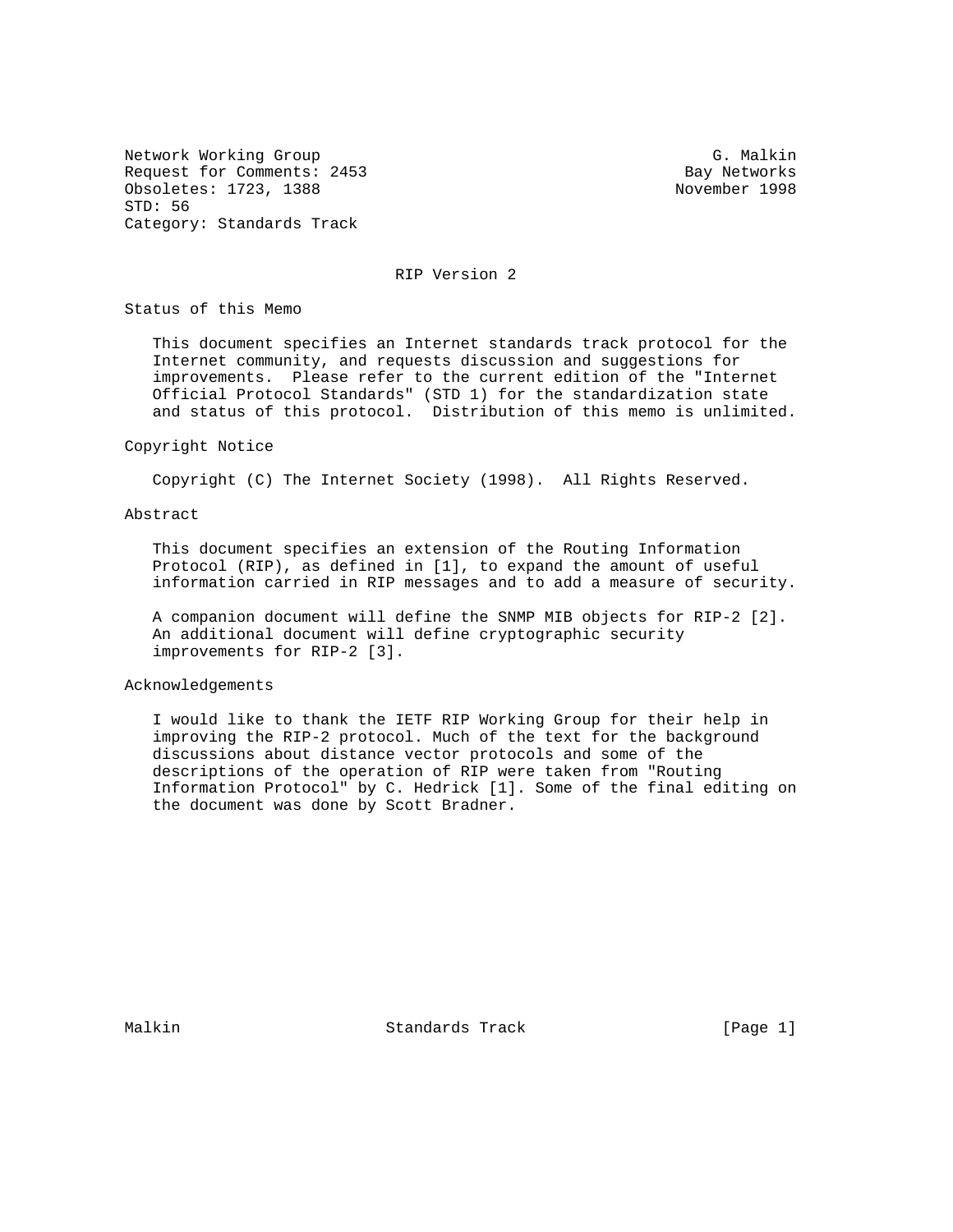Table of Contents

| 1.                                                                                         | $\overline{3}$  |
|--------------------------------------------------------------------------------------------|-----------------|
| 2.                                                                                         | $\mathbf{3}$    |
| 3.                                                                                         | $\overline{3}$  |
| 3.1                                                                                        | $\overline{3}$  |
| Limitations of the Protocol<br>3.2                                                         | 5               |
| Organization of this document<br>3.3.                                                      | $6\overline{6}$ |
| Distance Vector Algorithms<br>3.4                                                          | 6               |
| Dealing with changes in topology 12<br>3.4.1                                               |                 |
| 3.4.2                                                                                      | 13              |
| 3.4.3                                                                                      |                 |
| 3.4.4                                                                                      |                 |
| 3.5<br>Protocol Specification 18                                                           |                 |
| 3.6                                                                                        |                 |
| Addressing Considerations 22<br>3.7                                                        |                 |
| 3.8                                                                                        |                 |
| 3.9                                                                                        |                 |
| 3.9.1                                                                                      |                 |
| 3.9.2                                                                                      |                 |
|                                                                                            |                 |
| 3.10.1                                                                                     |                 |
| Generating Response Messages. 30<br>3.10.2                                                 |                 |
| 4 <sub>1</sub>                                                                             |                 |
| 4.1                                                                                        |                 |
| 4.2                                                                                        |                 |
| 4.3                                                                                        |                 |
| 4.4                                                                                        |                 |
| 4.5                                                                                        |                 |
| 4.6                                                                                        |                 |
| 5.                                                                                         |                 |
| 5.1                                                                                        |                 |
| 5.2                                                                                        |                 |
| Larger Infinity $\ldots \ldots \ldots \ldots \ldots \ldots \ldots \ldots \ldots 35$<br>5.3 |                 |
| 5.4                                                                                        |                 |
| Interaction between version 1 and version 2 35<br>6.                                       |                 |
| Security Considerations 36<br>7 <sub>1</sub>                                               |                 |
|                                                                                            |                 |
|                                                                                            |                 |
|                                                                                            |                 |
|                                                                                            |                 |
|                                                                                            |                 |

Malkin Standards Track [Page 2]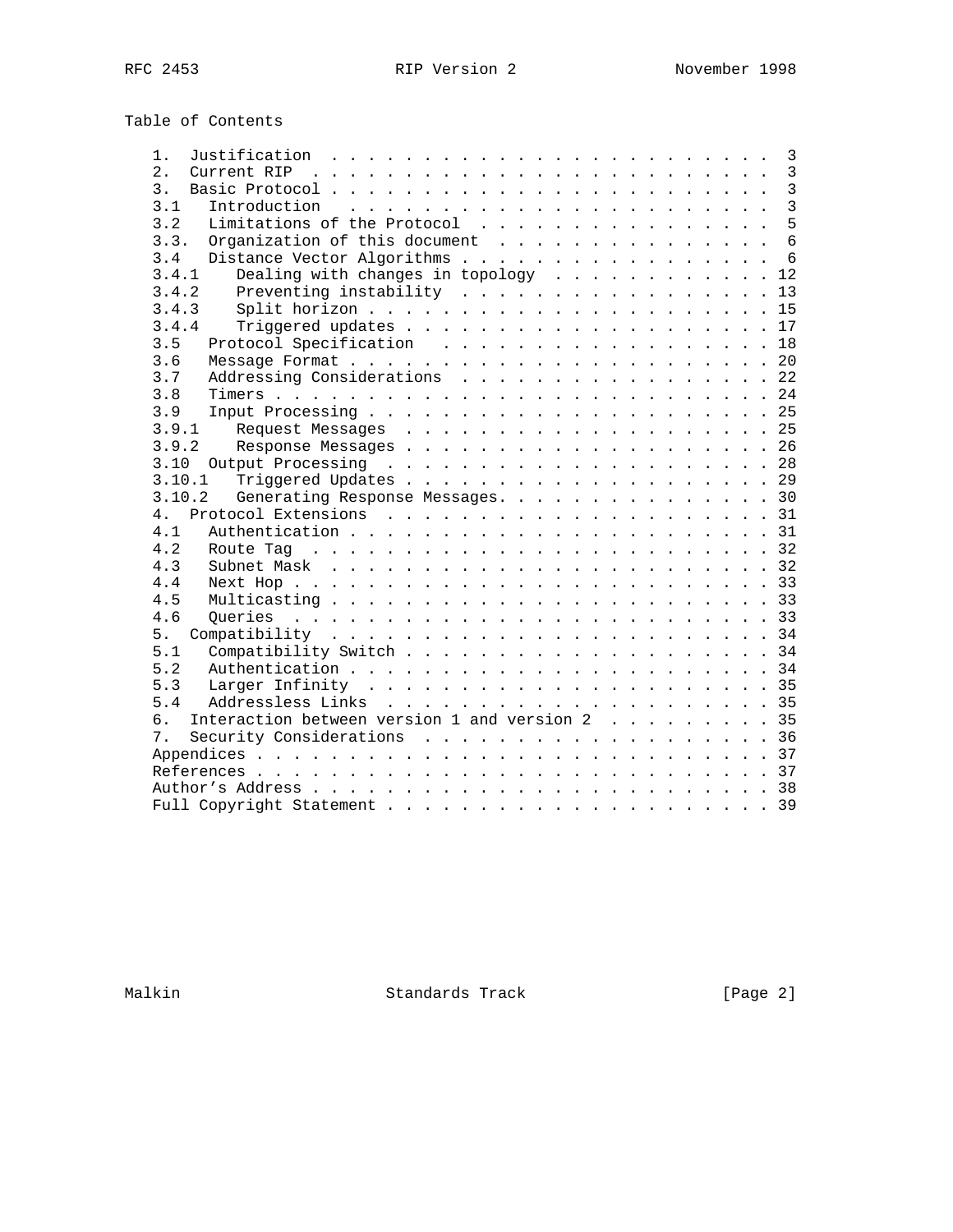# 1. Justification

 With the advent of OSPF and IS-IS, there are those who believe that RIP is obsolete. While it is true that the newer IGP routing protocols are far superior to RIP, RIP does have some advantages. Primarily, in a small network, RIP has very little overhead in terms of bandwidth used and configuration and management time. RIP is also very easy to implement, especially in relation to the newer IGPs.

 Additionally, there are many, many more RIP implementations in the field than OSPF and IS-IS combined. It is likely to remain that way for some years yet.

 Given that RIP will be useful in many environments for some period of time, it is reasonable to increase RIP's usefulness. This is especially true since the gain is far greater than the expense of the change.

# 2. Current RIP

 The current RIP-1 message contains the minimal amount of information necessary for routers to route messages through a network. It also contains a large amount of unused space, owing to its origins.

 The current RIP-1 protocol does not consider autonomous systems and IGP/EGP interactions, subnetting [11], and authentication since implementations of these postdate RIP-1. The lack of subnet masks is a particularly serious problem for routers since they need a subnet mask to know how to determine a route. If a RIP-1 route is a network route (all non-network bits 0), the subnet mask equals the network mask. However, if some of the non-network bits are set, the router cannot determine the subnet mask. Worse still, the router cannot determine if the RIP-1 route is a subnet route or a host route. Currently, some routers simply choose the subnet mask of the interface over which the route was learned and determine the route type from that.

3. Basic Protocol

# 3.1 Introduction

 RIP is a routing protocol based on the Bellman-Ford (or distance vector) algorithm. This algorithm has been used for routing computations in computer networks since the early days of the ARPANET. The particular packet formats and protocol described here are based on the program "routed," which is included with the Berkeley distribution of Unix.

Malkin Standards Track [Page 3]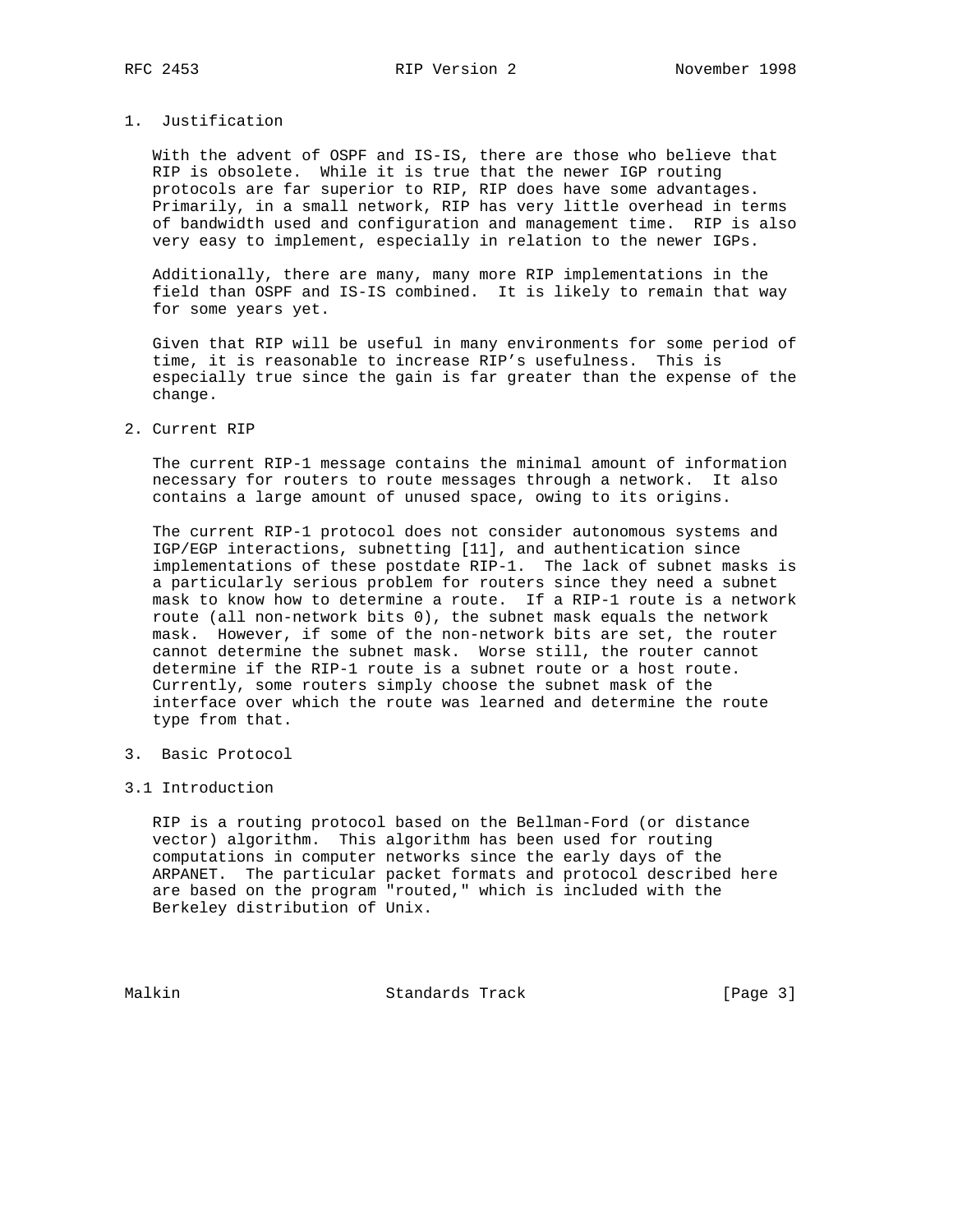In an international network, such as the Internet, it is very unlikely that a single routing protocol will used for the entire network. Rather, the network will be organized as a collection of Autonomous Systems (AS), each of which will, in general, be administered by a single entity. Each AS will have its own routing technology, which may differ among AS's. The routing protocol used within an AS is referred to as an Interior Gateway Protocol (IGP). A separate protocol, called an Exterior Gateway Protocol (EGP), is used to transfer routing information among the AS's. RIP was designed to work as an IGP in moderate-size AS's. It is not intended for use in more complex environments. For information on the context into which RIP-1 is expected to fit, see Braden and Postel [6].

 RIP uses one of a class of routing algorithms known as Distance Vector algorithms. The earliest description of this class of algorithms known to the author is in Ford and Fulkerson [8]. Because of this, they are sometimes known as Ford-Fulkerson algorithms. The term Bellman-Ford is also used, and derives from the fact that the formulation is based on Bellman's equation [4]. The presentation in this document is closely based on [5]. This document contains a protocol specification. For an introduction to the mathematics of routing algorithms, see [1]. The basic algorithms used by this protocol were used in computer routing as early as 1969 in the ARPANET. However, the specific ancestry of this protocol is within the Xerox network protocols. The PUP protocols [7] used the Gateway Information Protocol to exchange routing information. A somewhat updated version of this protocol was adopted for the Xerox Network Systems (XNS) architecture, with the name Routing Information Protocol [9]. Berkeley's routed is largely the same as the Routing Information Protocol, with XNS addresses replaced by a more general address format capable of handling IPv4 and other types of address, and with routing updates limited to one every 30 seconds. Because of this similarity, the term Routing Information Protocol (or just RIP) is used to refer to both the XNS protocol and the protocol used by routed.

 RIP is intended for use within the IP-based Internet. The Internet is organized into a number of networks connected by special purpose gateways known as routers. The networks may be either point-to-point links or more complex networks such as Ethernet or token ring. Hosts and routers are presented with IP datagrams addressed to some host. Routing is the method by which the host or router decides where to send the datagram. It may be able to send the datagram directly to the destination, if that destination is on one of the networks that are directly connected to the host or router. However, the interesting case is when the destination is not directly reachable.

Malkin Standards Track [Page 4]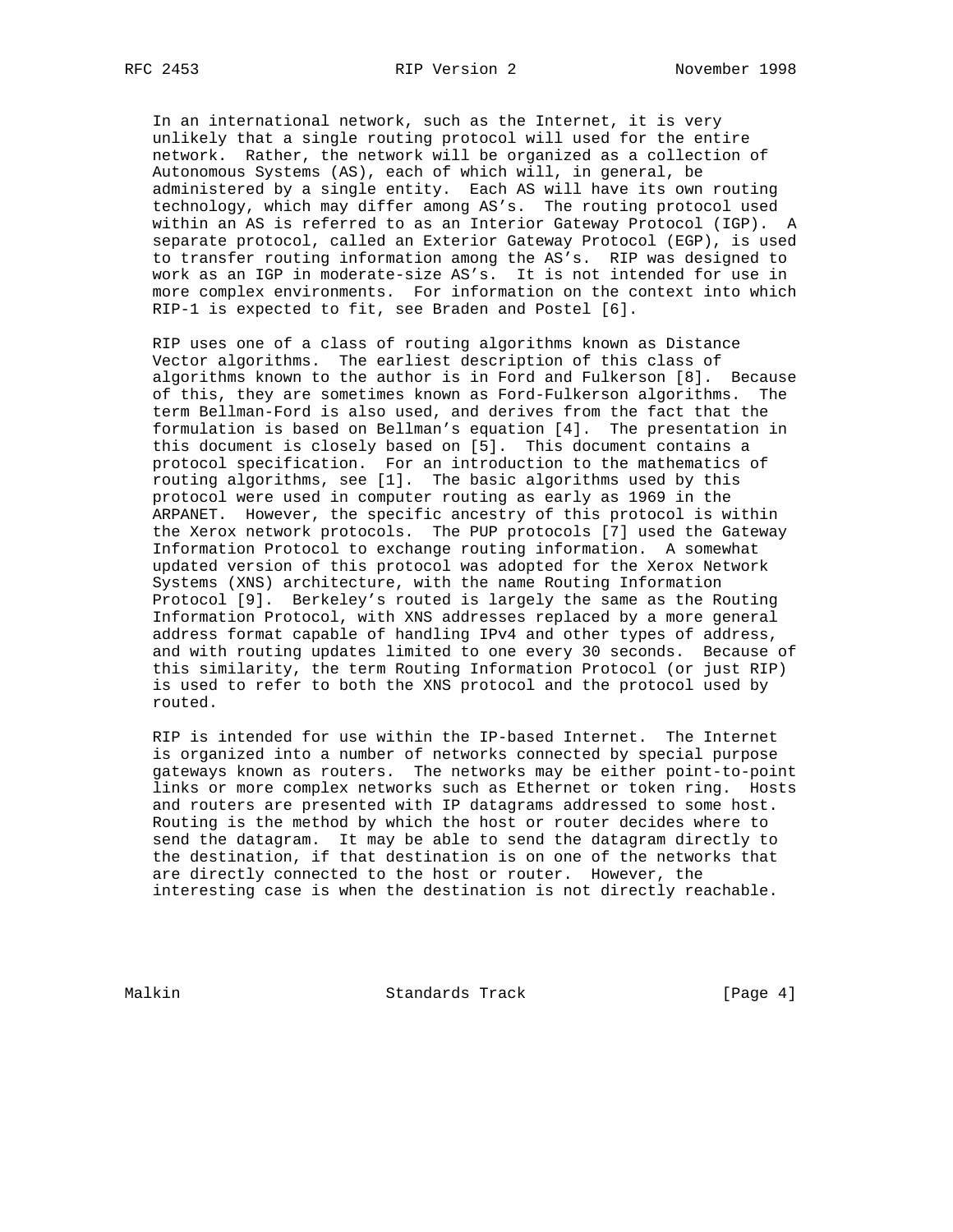In this case, the host or router attempts to send the datagram to a router that is nearer the destination. The goal of a routing protocol is very simple: It is to supply the information that is needed to do routing.

3.2 Limitations of the Protocol

 This protocol does not solve every possible routing problem. As mentioned above, it is primary intended for use as an IGP in networks of moderate size. In addition, the following specific limitations are be mentioned:

- The protocol is limited to networks whose longest path (the network's diameter) is 15 hops. The designers believe that the basic protocol design is inappropriate for larger networks. Note that this statement of the limit assumes that a cost of 1 is used for each network. This is the way RIP is normally configured. If the system administrator chooses to use larger costs, the upper bound of 15 can easily become a problem.
- The protocol depends upon "counting to infinity" to resolve certain unusual situations. (This will be explained in the next section.) If the system of networks has several hundred networks, and a routing loop was formed involving all of them, the resolution of the loop would require either much time (if the frequency of routing updates were limited) or bandwidth (if updates were sent whenever changes were detected). Such a loop would consume a large amount of network bandwidth before the loop was corrected. We believe that in realistic cases, this will not be a problem except on slow lines. Even then, the problem will be fairly unusual, since various precautions are taken that should prevent these problems in most cases.
- This protocol uses fixed "metrics" to compare alternative routes. It is not appropriate for situations where routes need to be chosen based on real-time parameters such a measured delay, reliability, or load. The obvious extensions to allow metrics of this type are likely to introduce instabilities of a sort that the protocol is not designed to handle.

Malkin **Standards Track** [Page 5]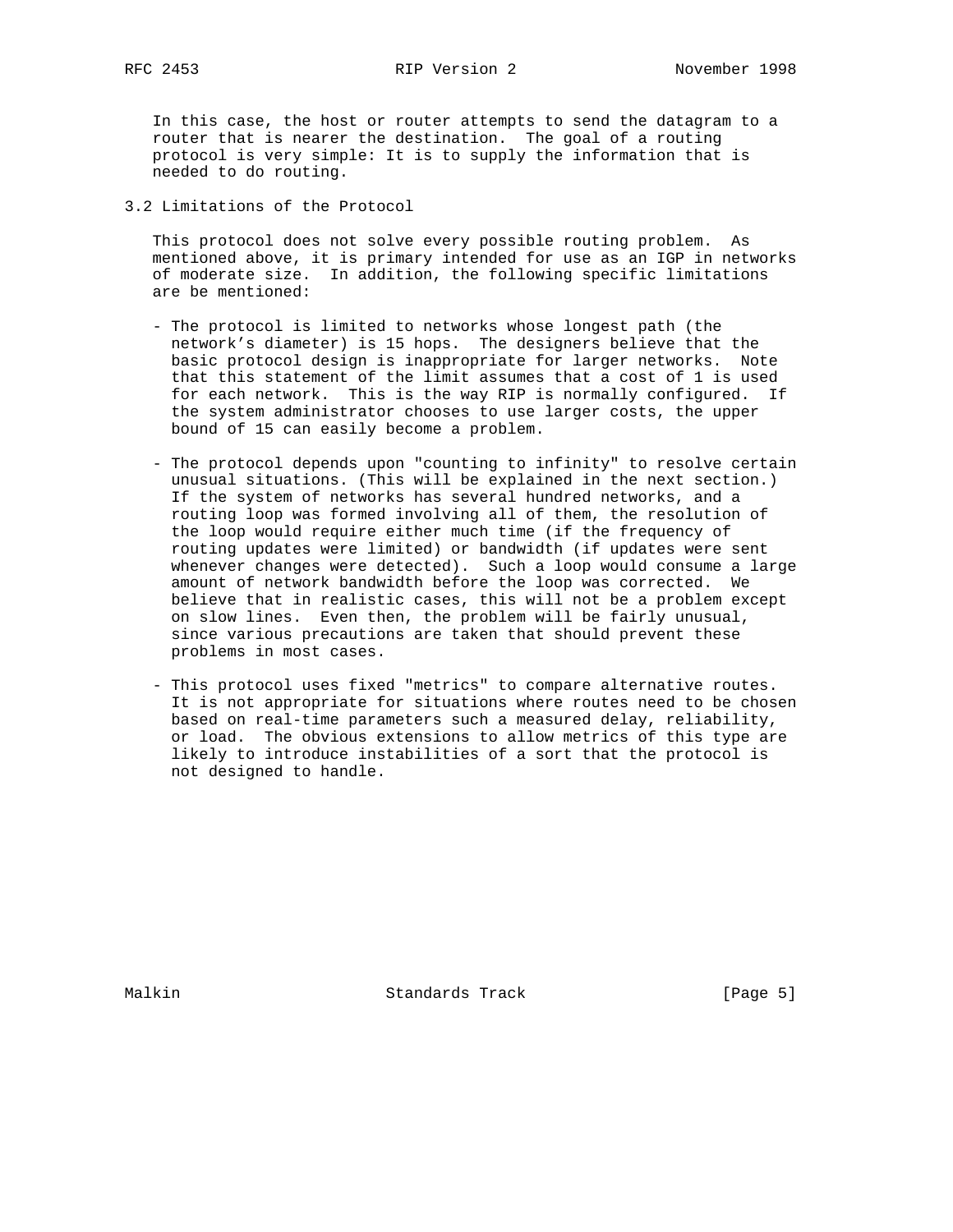# 3.3. Organization of this document

 The main body of this document is organized into two parts, which occupy the next two sections:

 A conceptual development and justification of distance vector algorithms in general.

The actual protocol description.

 Each of these two sections can largely stand on its own. Section 3.4 attempts to give an informal presentation of the mathematical underpinnings of the algorithm. Note that the presentation follows a "spiral" method. An initial, fairly simple algorithm is described. Then refinements are added to it in successive sections. Section 3.5 is the actual protocol description. Except where specific references are made to section 3.4, it should be possible to implement RIP entirely from the specifications given in section 3.5.

3.4 Distance Vector Algorithms

 Routing is the task of finding a path from a sender to a desired destination. In the IP "Internet model" this reduces primarily to a matter of finding a series of routers between the source and destination networks. As long as a message or datagram remains on a single network or subnet, any forwarding problems are the responsibility of technology that is specific to the network. For example, Ethernet and the ARPANET each define a way in which any sender can talk to any specified destination within that one network. IP routing comes in primarily when messages must go from a sender on one network to a destination on a different one. In that case, the message must pass through one or more routers connecting the networks. If the networks are not adjacent, the message may pass through several intervening networks, and the routers connecting them. Once the message gets to a router that is on the same network as the destination, that network's own technology is used to get to the destination.

 Throughout this section, the term "network" is used generically to cover a single broadcast network (e.g., an Ethernet), a point to point line, or the ARPANET. The critical point is that a network is treated as a single entity by IP. Either no forwarding decision is necessary (as with a point to point line), or that forwarding is done in a manner that is transparent to IP, allowing IP to treat the entire network as a single fully-connected system (as with an Ethernet or the ARPANET). Note that the term "network" is used in a somewhat different way in discussions of IP addressing. We are using the term "network" here to refer to subnets in cases where subnet

Malkin Standards Track [Page 6]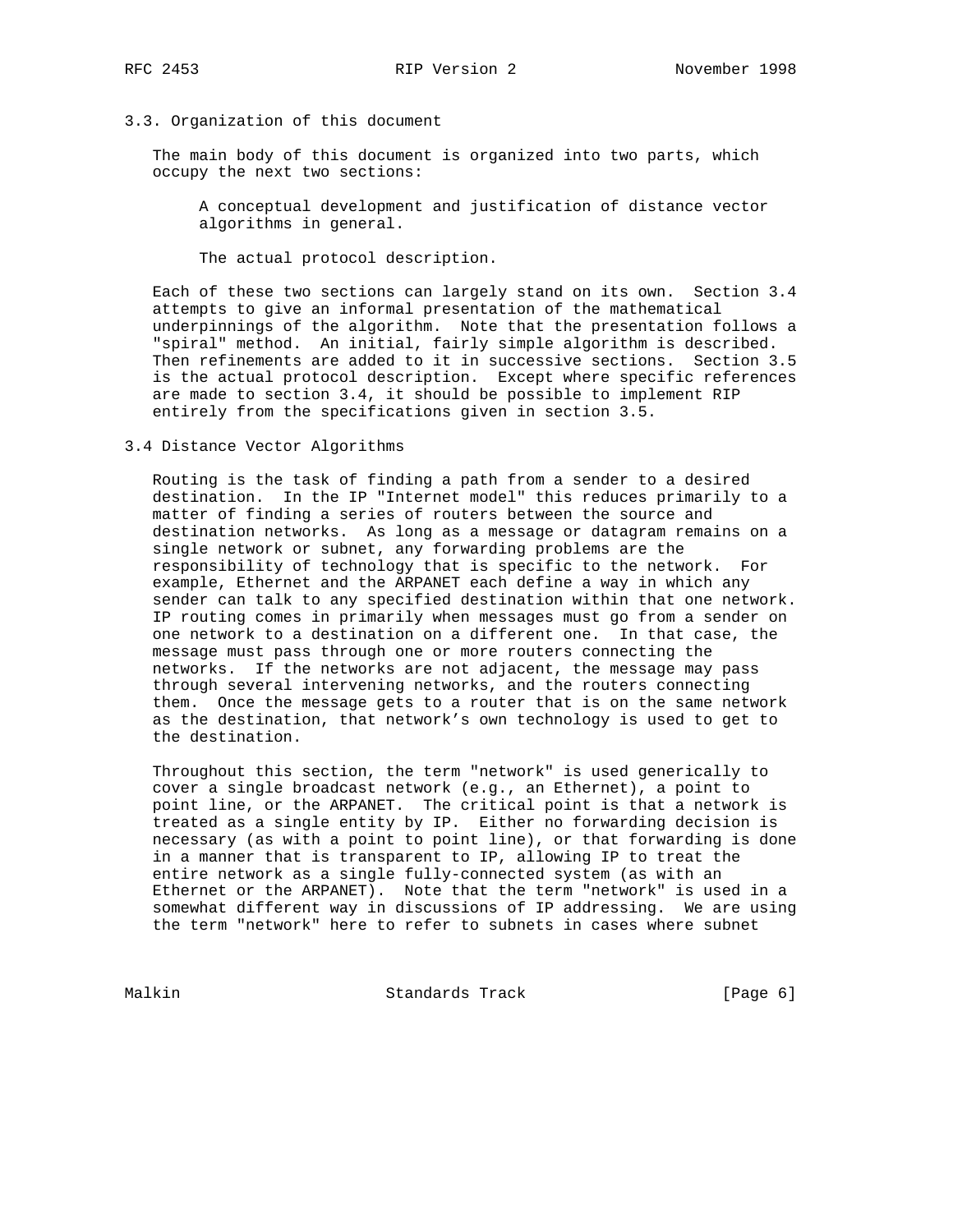addressing is in use.

 A number of different approaches for finding routes between networks are possible. One useful way of categorizing these approaches is on the basis of the type of information the routers need to exchange in order to be able to find routes. Distance vector algorithms are based on the exchange of only a small amount of information. Each entity (router or host) that participates in the routing protocol is assumed to keep information about all of the destinations within the system. Generally, information about all entities connected to one network is summarized by a single entry, which describes the route to all destinations on that network. This summarization is possible because as far as IP is concerned, routing within a network is invisible. Each entry in this routing database includes the next router to which datagrams destined for the entity should be sent. In addition, it includes a "metric" measuring the total distance to the entity. Distance is a somewhat generalized concept, which may cover the time delay in getting messages to the entity, the dollar cost of sending messages to it, etc. Distance vector algorithms get their name from the fact that it is possible to compute optimal routes when the only information exchanged is the list of these distances. Furthermore, information is only exchanged among entities that are adjacent, that is, entities that share a common network.

 Although routing is most commonly based on information about networks, it is sometimes necessary to keep track of the routes to individual hosts. The RIP protocol makes no formal distinction between networks and hosts. It simply describes exchange of information about destinations, which may be either networks or hosts. (Note however, that it is possible for an implementor to choose not to support host routes. See section 3.2.) In fact, the mathematical developments are most conveniently thought of in terms of routes from one host or router to another. When discussing the algorithm in abstract terms, it is best to think of a routing entry for a network as an abbreviation for routing entries for all of the entities connected to that network. This sort of abbreviation makes sense only because we think of networks as having no internal structure that is visible at the IP level. Thus, we will generally assign the same distance to every entity in a given network.

 We said above that each entity keeps a routing database with one entry for every possible destination in the system. An actual implementation is likely to need to keep the following information about each destination:

Malkin **Standards Track** [Page 7]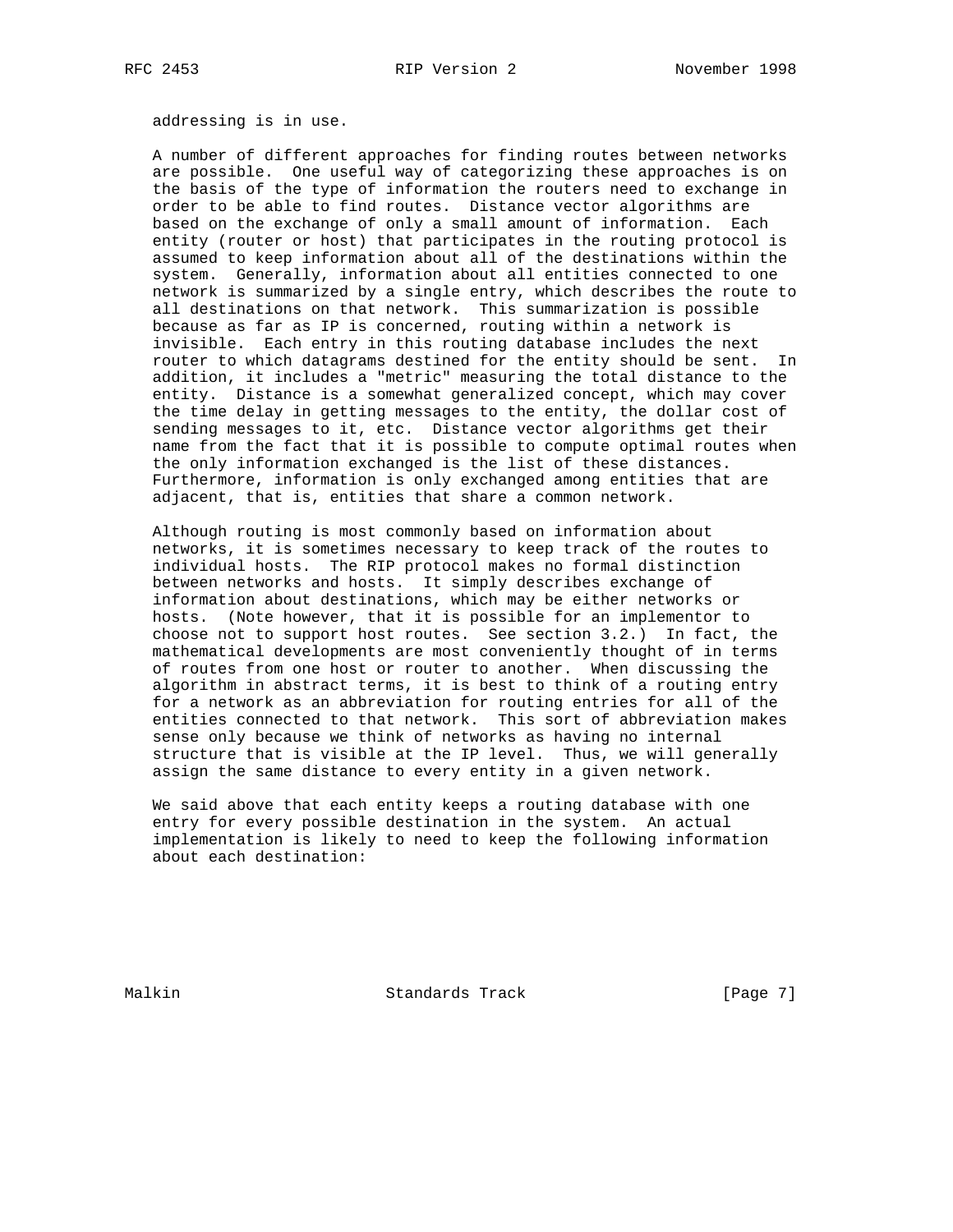- address: in IP implementations of these algorithms, this will be the IP address of the host or network.
- router: the first router along the route to the destination.
- interface: the physical network which must be used to reach the first router.
- metric: a number, indicating the distance to the destination.
- timer: the amount of time since the entry was last updated.

 In addition, various flags and other internal information will probably be included. This database is initialized with a description of the entities that are directly connected to the system. It is updated according to information received in messages from neighboring routers.

 The most important information exchanged by the hosts and routers is carried in update messages. Each entity that participates in the routing scheme sends update messages that describe the routing database as it currently exists in that entity. It is possible to maintain optimal routes for the entire system by using only information obtained from neighboring entities. The algorithm used for that will be described in the next section.

 As we mentioned above, the purpose of routing is to find a way to get datagrams to their ultimate destinations. Distance vector algorithms are based on a table in each router listing the best route to every destination in the system. Of course, in order to define which route is best, we have to have some way of measuring goodness. This is referred to as the "metric".

 In simple networks, it is common to use a metric that simply counts how many routers a message must go through. In more complex networks, a metric is chosen to represent the total amount of delay that the message suffers, the cost of sending it, or some other quantity which may be minimized. The main requirement is that it must be possible to represent the metric as a sum of "costs" for individual hops.

 Formally, if it is possible to get from entity i to entity j directly (i.e., without passing through another router between), then a cost,  $d(i,j)$ , is associated with the hop between i and j. In the normal case where all entities on a given network are considered to be the same,  $d(i, j)$  is the same for all destinations on a given network, and represents the cost of using that network. To get the metric of a complete route, one just adds up the costs of the individual hops

Malkin Standards Track [Page 8]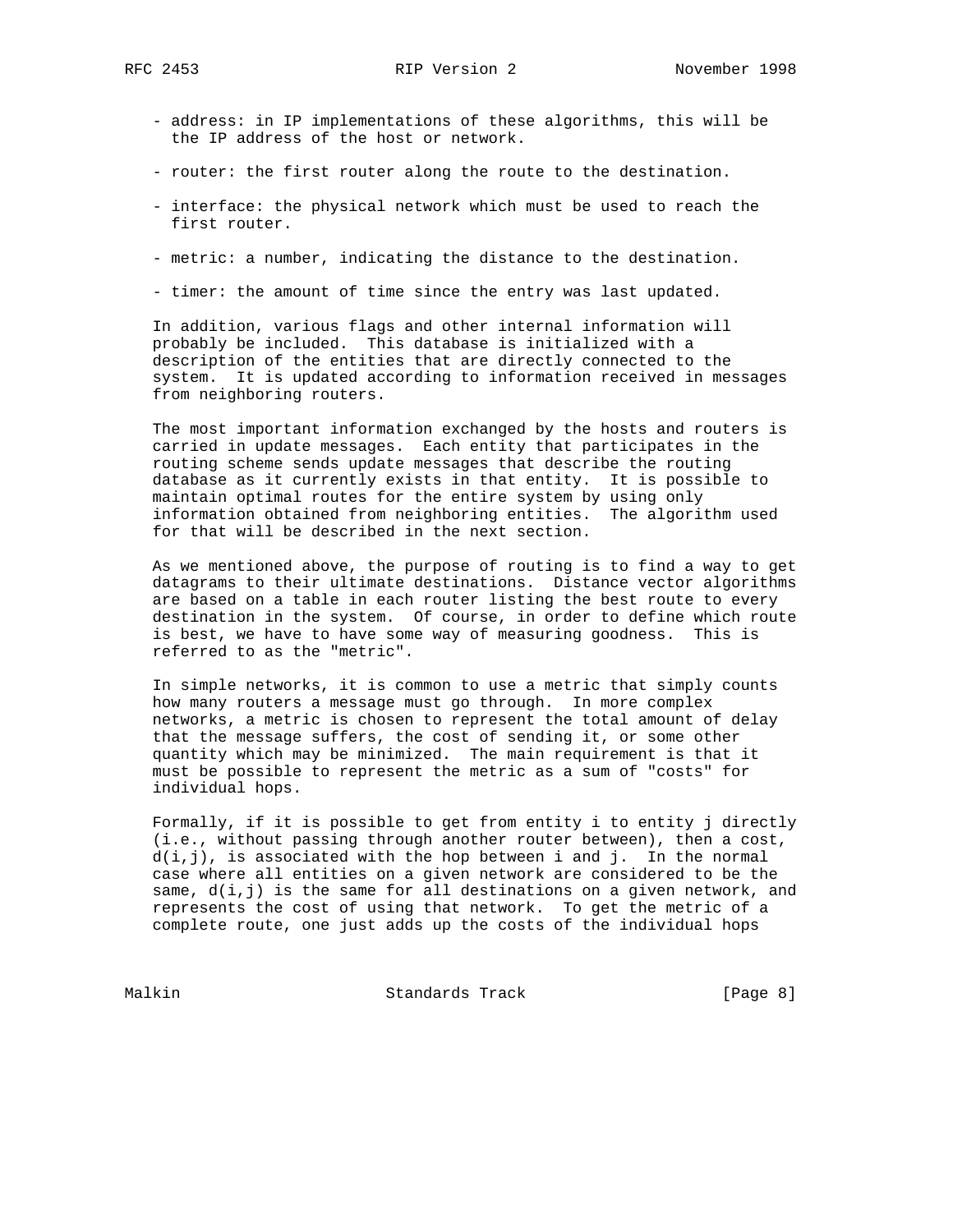that make up the route. For the purposes of this memo, we assume that the costs are positive integers.

Let  $D(i,j)$  represent the metric of the best route from entity i to entity j. It should be defined for every pair of entities. d(i,j) represents the costs of the individual steps. Formally, let  $d(i,j)$  represent the cost of going directly from entity i to entity j. It is infinite if i and j are not immediate neighbors. (Note that  $d(i,i)$  is infinite. That is, we don't consider there to be a direct connection from a node to itself.) Since costs are additive, it is easy to show that the best metric must be described by

```
D(i,i) = 0, all i
     D(i,j) = min [d(i,k) + D(k,j)], otherwise
kan di sebagai kecamatan ing kabupatèn K
```
 and that the best routes start by going from i to those neighbors k for which  $d(i,k) + D(k,j)$  has the minimum value. (These things can be shown by induction on the number of steps in the routes.) Note that we can limit the second equation to k's that are immediate neighbors of i. For the others,  $d(i,k)$  is infinite, so the term involving them can never be the minimum.

 It turns out that one can compute the metric by a simple algorithm based on this. Entity i gets its neighbors k to send it their estimates of their distances to the destination j. When i gets the estimates from  $k$ , it adds  $d(i, k)$  to each of the numbers. This is simply the cost of traversing the network between i and k. Now and then i compares the values from all of its neighbors and picks the smallest.

 A proof is given in [2] that this algorithm will converge to the correct estimates of  $D(i,j)$  in finite time in the absence of topology changes. The authors make very few assumptions about the order in which the entities send each other their information, or when the min is recomputed. Basically, entities just can't stop sending updates or recomputing metrics, and the networks can't delay messages forever. (Crash of a routing entity is a topology change.) Also, their proof does not make any assumptions about the initial estimates of  $D(i,j)$ , except that they must be non-negative. The fact that these fairly weak assumptions are good enough is important. Because we don't have to make assumptions about when updates are sent, it is safe to run the algorithm asynchronously. That is, each entity can send updates according to its own clock. Updates can be dropped by the network, as long as they don't all get dropped. Because we don't have to make assumptions about the starting condition, the algorithm can handle changes. When the system changes, the routing algorithm starts moving to a new equilibrium, using the old one as its starting point. It is important that the algorithm will converge in finite

Malkin Standards Track [Page 9]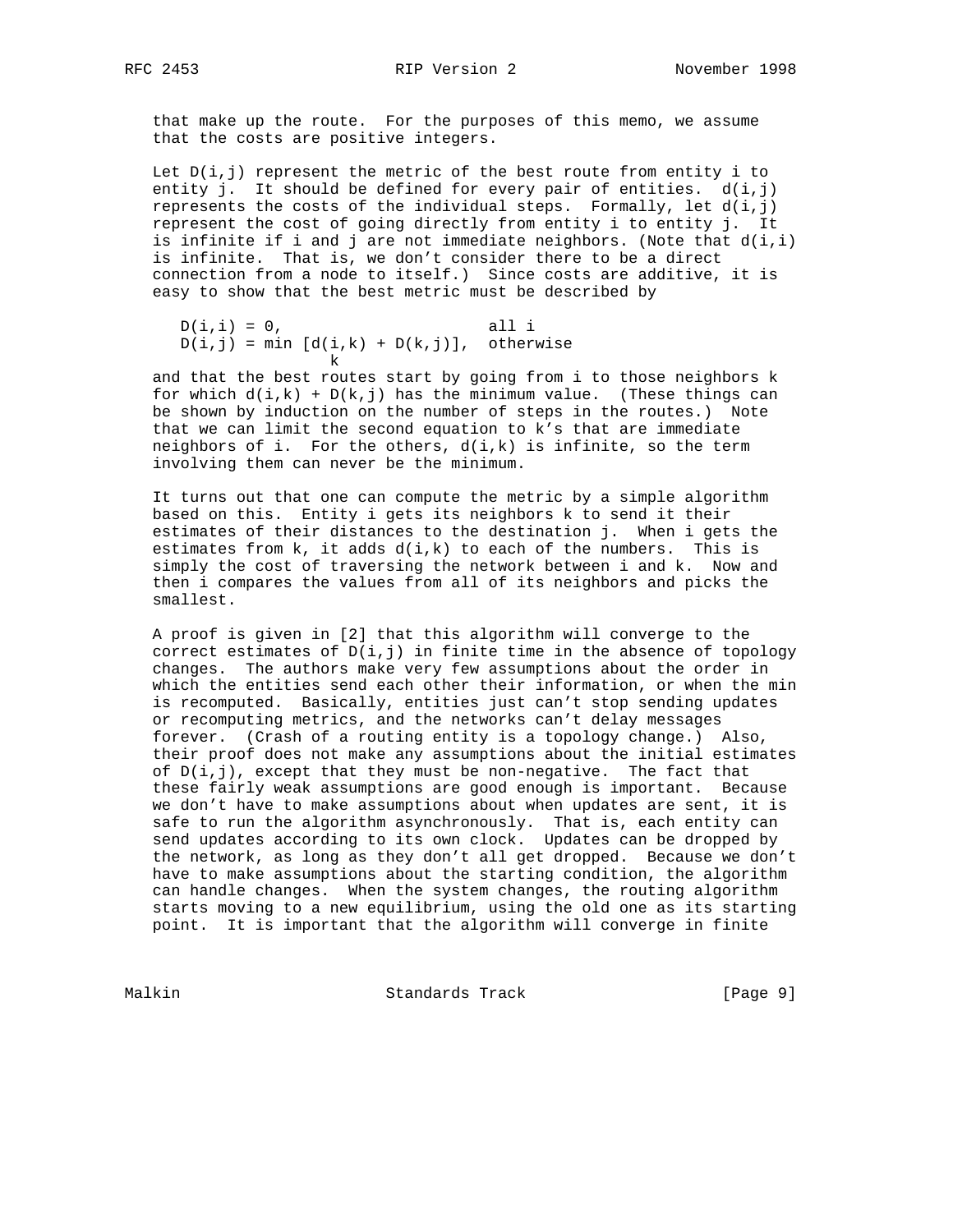time no matter what the starting point. Otherwise certain kinds of changes might lead to non-convergent behavior.

 The statement of the algorithm given above (and the proof) assumes that each entity keeps copies of the estimates that come from each of its neighbors, and now and then does a min over all of the neighbors. In fact real implementations don't necessarily do that. They simply remember the best metric seen so far, and the identity of the neighbor that sent it. They replace this information whenever they see a better (smaller) metric. This allows them to compute the minimum incrementally, without having to store data from all of the neighbors.

 There is one other difference between the algorithm as described in texts and those used in real protocols such as RIP: the description above would have each entity include an entry for itself, showing a distance of zero. In fact this is not generally done. Recall that all entities on a network are normally summarized by a single entry for the network. Consider the situation of a host or router G that is connected to network A. C represents the cost of using network A (usually a metric of one). (Recall that we are assuming that the internal structure of a network is not visible to IP, and thus the cost of going between any two entities on it is the same.) In principle, G should get a message from every other entity H on network A, showing a cost of 0 to get from that entity to itself. G would then compute C + 0 as the distance to H. Rather than having G look at all of these identical messages, it simply starts out by making an entry for network A in its table, and assigning it a metric of C. This entry for network A should be thought of as summarizing the entries for all other entities on network A. The only entity on A that can't be summarized by that common entry is G itself, since the cost of going from G to G is 0, not C. But since we never need those 0 entries, we can safely get along with just the single entry for network A. Note one other implication of this strategy: because we don't need to use the 0 entries for anything, hosts that do not function as routers don't need to send any update messages. Clearly hosts that don't function as routers (i.e., hosts that are connected to only one network) can have no useful information to contribute other than their own entry  $D(i,i) = 0$ . As they have only the one interface, it is easy to see that a route to any other network through them will simply go in that interface and then come right back out it. Thus the cost of such a route will be greater than the best cost by at least C. Since we don't need the 0 entries, non routers need not participate in the routing protocol at all.

 Let us summarize what a host or router G does. For each destination in the system, G will keep a current estimate of the metric for that destination (i.e., the total cost of getting to it) and the identity

Malkin Standards Track [Page 10]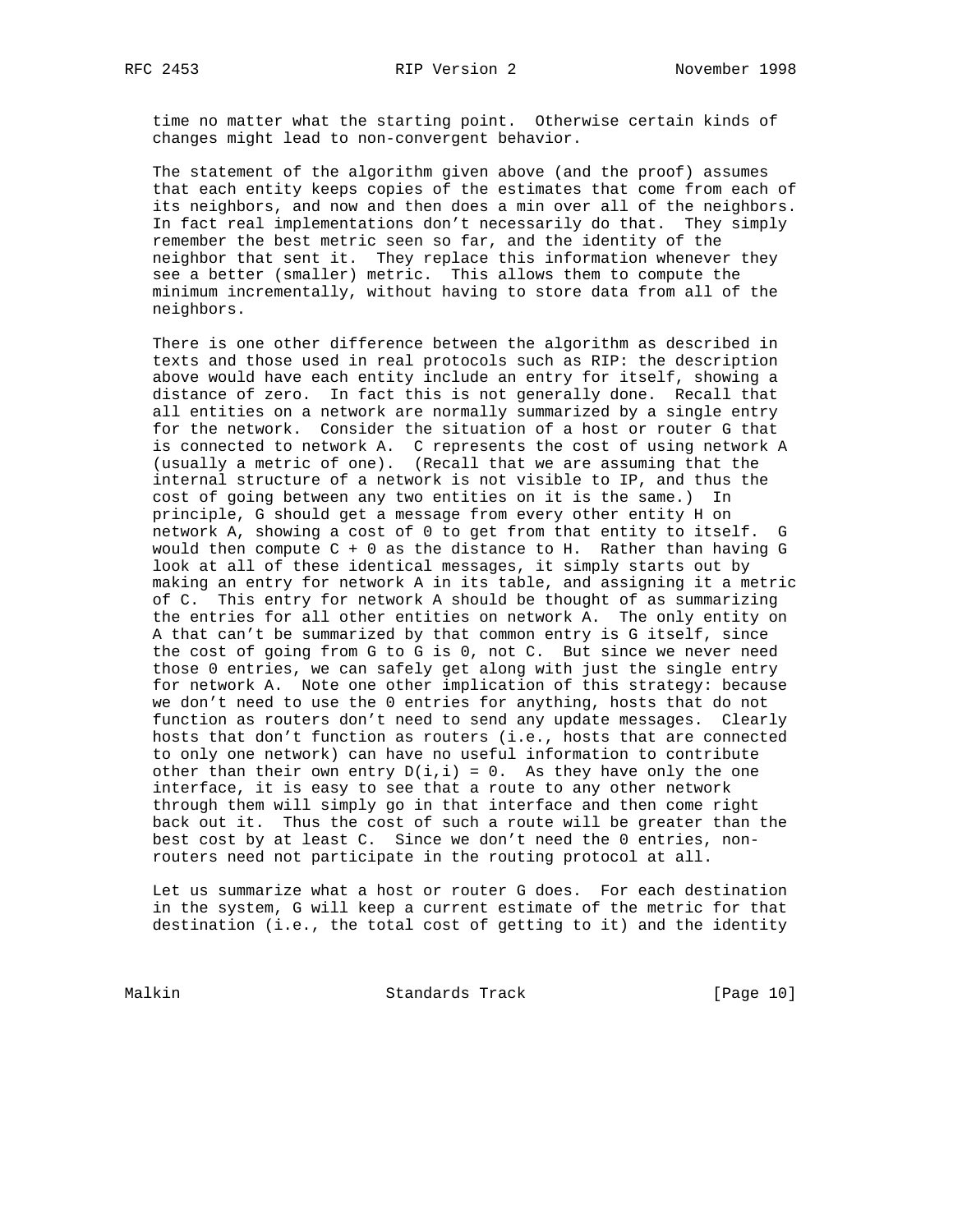of the neighboring router on whose data that metric is based. If the destination is on a network that is directly connected to G, then G simply uses an entry that shows the cost of using the network, and the fact that no router is needed to get to the destination. It is easy to show that once the computation has converged to the correct metrics, the neighbor that is recorded by this technique is in fact the first router on the path to the destination. (If there are several equally good paths, it is the first router on one of them.) This combination of destination, metric, and router is typically referred to as a route to the destination with that metric, using that router.

 4.ne The method so far only has a way to lower the metric, as the existing metric is kept until a smaller one shows up. It is possible that the initial estimate might be too low. Thus, there must be a way to increase the metric. It turns out to be sufficient to use the following rule: suppose the current route to a destination has metric D and uses router G. If a new set of information arrived from some source other than G, only update the route if the new metric is better than D. But if a new set of information arrives from G itself, always update D to the new value. It is easy to show that with this rule, the incremental update process produces the same routes as a calculation that remembers the latest information from all the neighbors and does an explicit minimum. (Note that the discussion so far assumes that the network configuration is static. It does not allow for the possibility that a system might fail.)

 To summarize, here is the basic distance vector algorithm as it has been developed so far. (Note that this is not a statement of the RIP protocol. There are several refinements still to be added.) The following procedure is carried out by every entity that participates in the routing protocol. This must include all of the routers in the system. Hosts that are not routers may participate as well.

- Keep a table with an entry for every possible destination in the system. The entry contains the distance D to the destination, and the first router G on the route to that network. Conceptually, there should be an entry for the entity itself, with metric 0, but this is not actually included.
- Periodically, send a routing update to every neighbor. The update is a set of messages that contain all of the information from the routing table. It contains an entry for each destination, with the distance shown to that destination.
- When a routing update arrives from a neighbor G', add the cost associated with the network that is shared with G'. (This should be the network over which the update arrived.) Call the resulting

Malkin Standards Track [Page 11]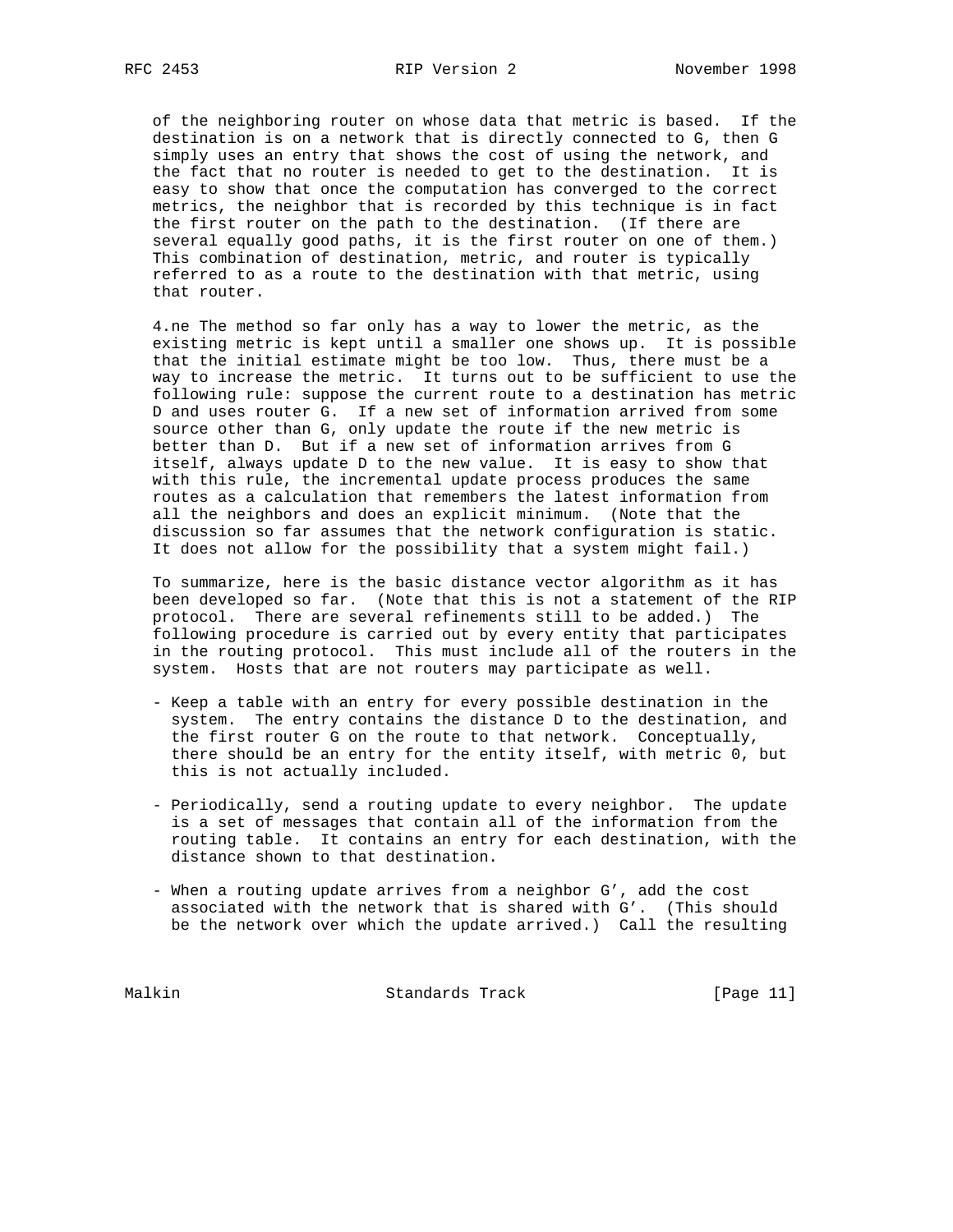distance D'. Compare the resulting distances with the current routing table entries. If the new distance D' for N is smaller than the existing value D, adopt the new route. That is, change the table entry for N to have metric D' and router G'. If G' is the router from which the existing route came, i.e., G' = G, then use the new metric even if it is larger than the old one.

# 3.4.1 Dealing with changes in topology

 The discussion above assumes that the topology of the network is fixed. In practice, routers and lines often fail and come back up. To handle this possibility, we need to modify the algorithm slightly.

 The theoretical version of the algorithm involved a minimum over all immediate neighbors. If the topology changes, the set of neighbors changes. Therefore, the next time the calculation is done, the change will be reflected. However, as mentioned above, actual implementations use an incremental version of the minimization. Only the best route to any given destination is remembered. If the router involved in that route should crash, or the network connection to it break, the calculation might never reflect the change. The algorithm as shown so far depends upon a router notifying its neighbors if its metrics change. If the router crashes, then it has no way of notifying neighbors of a change.

 In order to handle problems of this kind, distance vector protocols must make some provision for timing out routes. The details depend upon the specific protocol. As an example, in RIP every router that participates in routing sends an update message to all its neighbors once every 30 seconds. Suppose the current route for network N uses router G. If we don't hear from G for 180 seconds, we can assume that either the router has crashed or the network connecting us to it has become unusable. Thus, we mark the route as invalid. When we hear from another neighbor that has a valid route to N, the valid route will replace the invalid one. Note that we wait for 180 seconds before timing out a route even though we expect to hear from each neighbor every 30 seconds. Unfortunately, messages are occasionally lost by networks. Thus, it is probably not a good idea to invalidate a route based on a single missed message.

 As we will see below, it is useful to have a way to notify neighbors that there currently isn't a valid route to some network. RIP, along with several other protocols of this class, does this through a normal update message, by marking that network as unreachable. A specific metric value is chosen to indicate an unreachable destination; that metric value is larger than the largest valid metric that we expect to see. In the existing implementation of RIP, 16 is used. This value is normally referred to as "infinity", since

Malkin Standards Track [Page 12]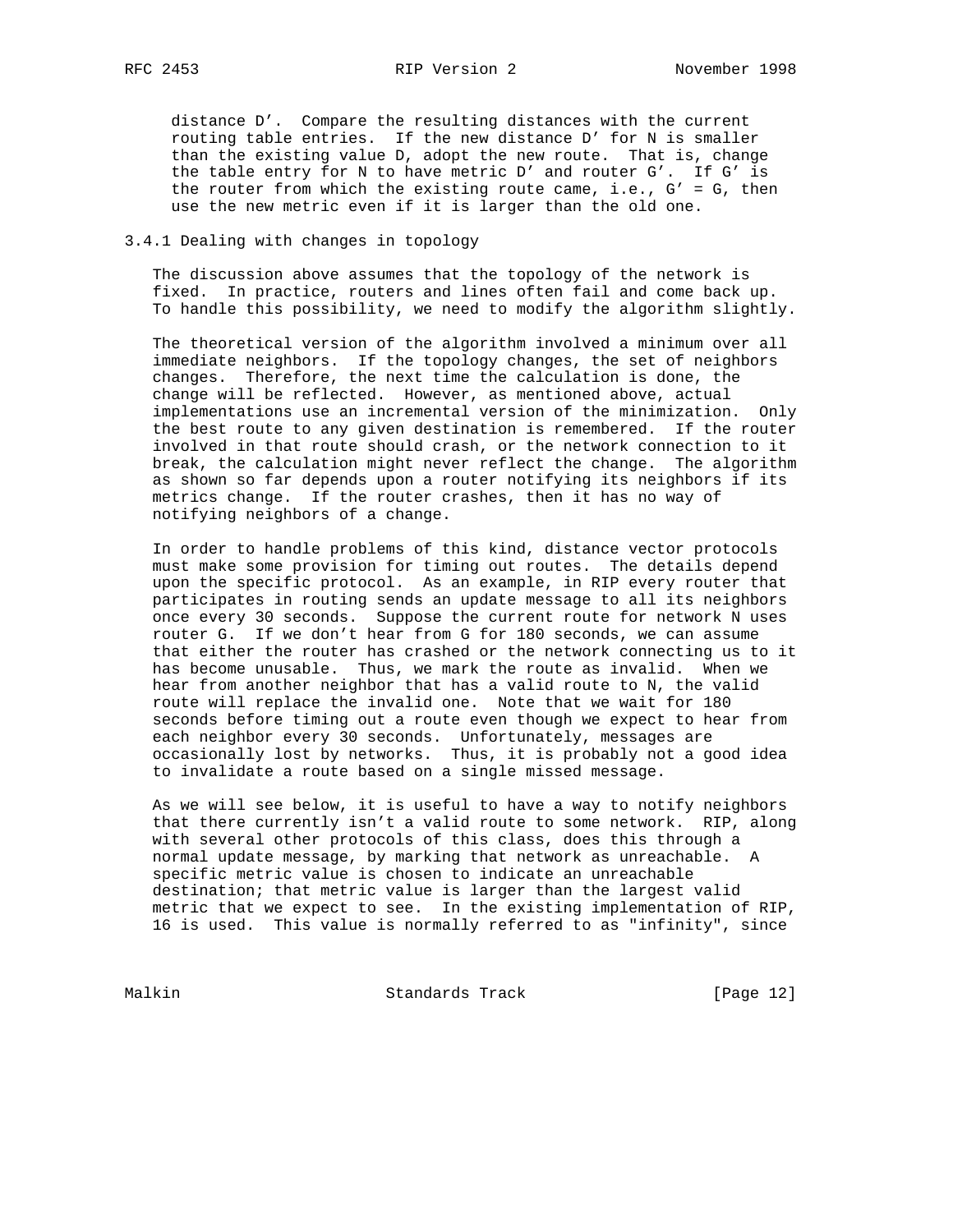it is larger than the largest valid metric. 16 may look like a surprisingly small number. It is chosen to be this small for reasons that we will see shortly. In most implementations, the same convention is used internally to flag a route as invalid.

# 3.4.2 Preventing instability

 The algorithm as presented up to this point will always allow a host or router to calculate a correct routing table. However, that is still not quite enough to make it useful in practice. The proofs referred to above only show that the routing tables will converge to the correct values in finite time. They do not guarantee that this time will be small enough to be useful, nor do they say what will happen to the metrics for networks that become inaccessible.

 It is easy enough to extend the mathematics to handle routes becoming inaccessible. The convention suggested above will do that. We choose a large metric value to represent "infinity". This value must be large enough that no real metric would ever get that large. For the purposes of this example, we will use the value 16. Suppose a network becomes inaccessible. All of the immediately neighboring routers time out and set the metric for that network to 16. For purposes of analysis, we can assume that all the neighboring routers have gotten a new piece of hardware that connects them directly to the vanished network, with a cost of 16. Since that is the only connection to the vanished network, all the other routers in the system will converge to new routes that go through one of those routers. It is easy to see that once convergence has happened, all the routers will have metrics of at least 16 for the vanished network. Routers one hop away from the original neighbors would end up with metrics of at least 17; routers two hops away would end up with at least 18, etc. As these metrics are larger than the maximum metric value, they are all set to 16. It is obvious that the system will now converge to a metric of 16 for the vanished network at all routers.

 Unfortunately, the question of how long convergence will take is not amenable to quite so simple an answer. Before going any further, it will be useful to look at an example (taken from [2]). Note that what we are about to show will not happen with a correct implementation of RIP. We are trying to show why certain features are needed. In the following example the letters correspond to routers, and the lines to networks.

Malkin Standards Track [Page 13]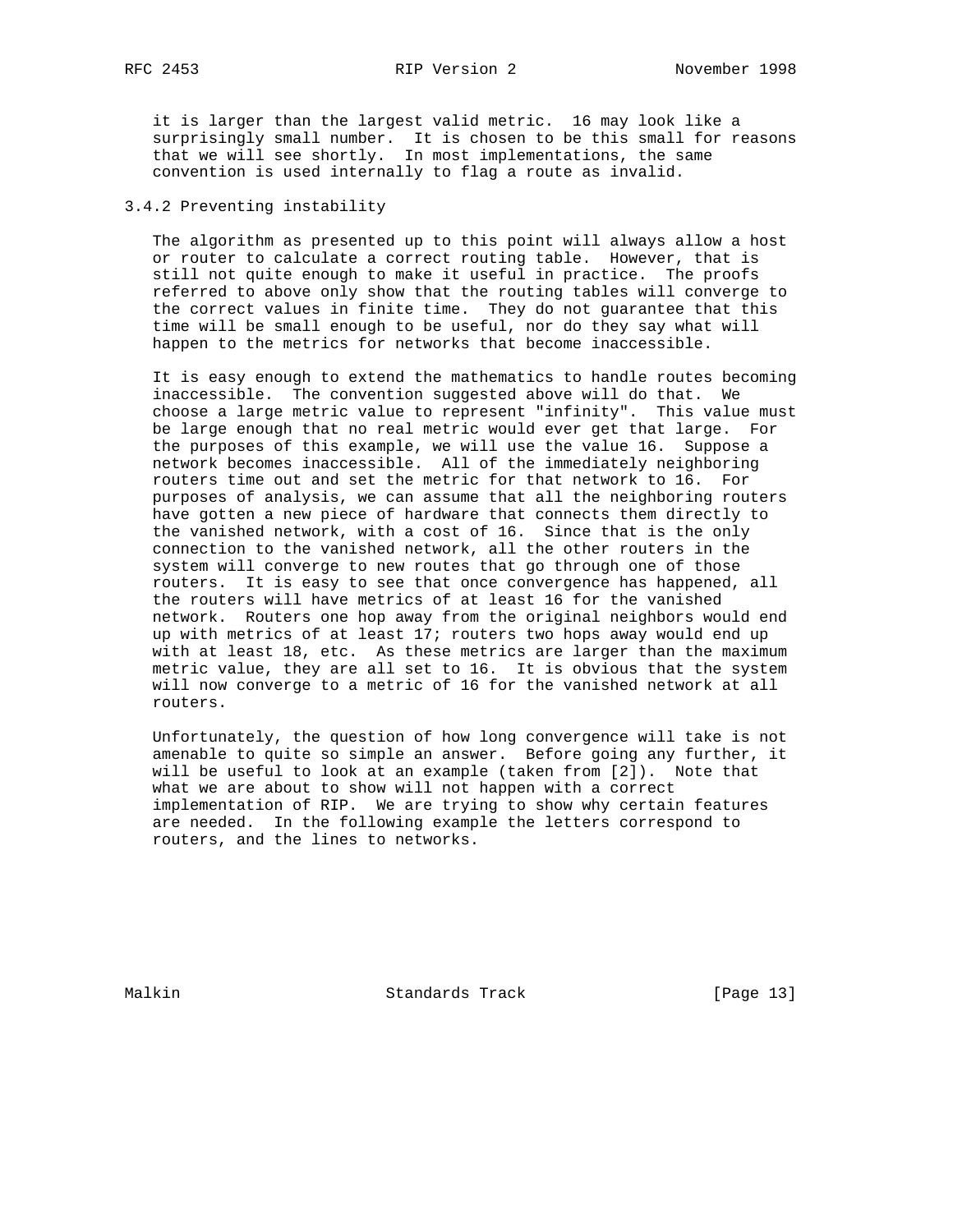```
A---B\setminus / \setminus\setminus / | C / all networks have cost 1, except
 | / for the direct link from C to D, which
       |/ has cost 10
 D
       |<=== target network
```
Each router will have a table showing a route to each network.

 However, for purposes of this illustration, we show only the routes from each router to the network marked at the bottom of the diagram.

> D: directly connected, metric 1 B: route via D, metric 2 C: route via B, metric 3 A: route via B, metric 3

 Now suppose that the link from B to D fails. The routes should now adjust to use the link from C to D. Unfortunately, it will take a while for this to this to happen. The routing changes start when B notices that the route to D is no longer usable. For simplicity, the chart below assumes that all routers send updates at the same time. The chart shows the metric for the target network, as it appears in the routing table at each router.

 time ------> D: dir, 1 dir, 1 dir, 1 dir, 1 ... dir, 1 dir, 1 B: unreach C, 4 C, 5 C, 6 C, 11 C, 12 C: B, 3 A, 4 A, 5 A, 6 A, 11 D, 11 A: B, 3 C, 4 C, 5 C, 6 C, 11 C, 12

 dir = directly connected unreach = unreachable

 Here's the problem: B is able to get rid of its failed route using a timeout mechanism, but vestiges of that route persist in the system for a long time. Initially, A and C still think they can get to D via B. So, they keep sending updates listing metrics of 3. In the next iteration, B will then claim that it can get to D via either A or C. Of course, it can't. The routes being claimed by A and C are now gone, but they have no way of knowing that yet. And even when they discover that their routes via B have gone away, they each think there is a route available via the other. Eventually the system converges, as all the mathematics claims it must. But it can take some time to do so. The worst case is when a network becomes

Malkin **Standards Track** [Page 14]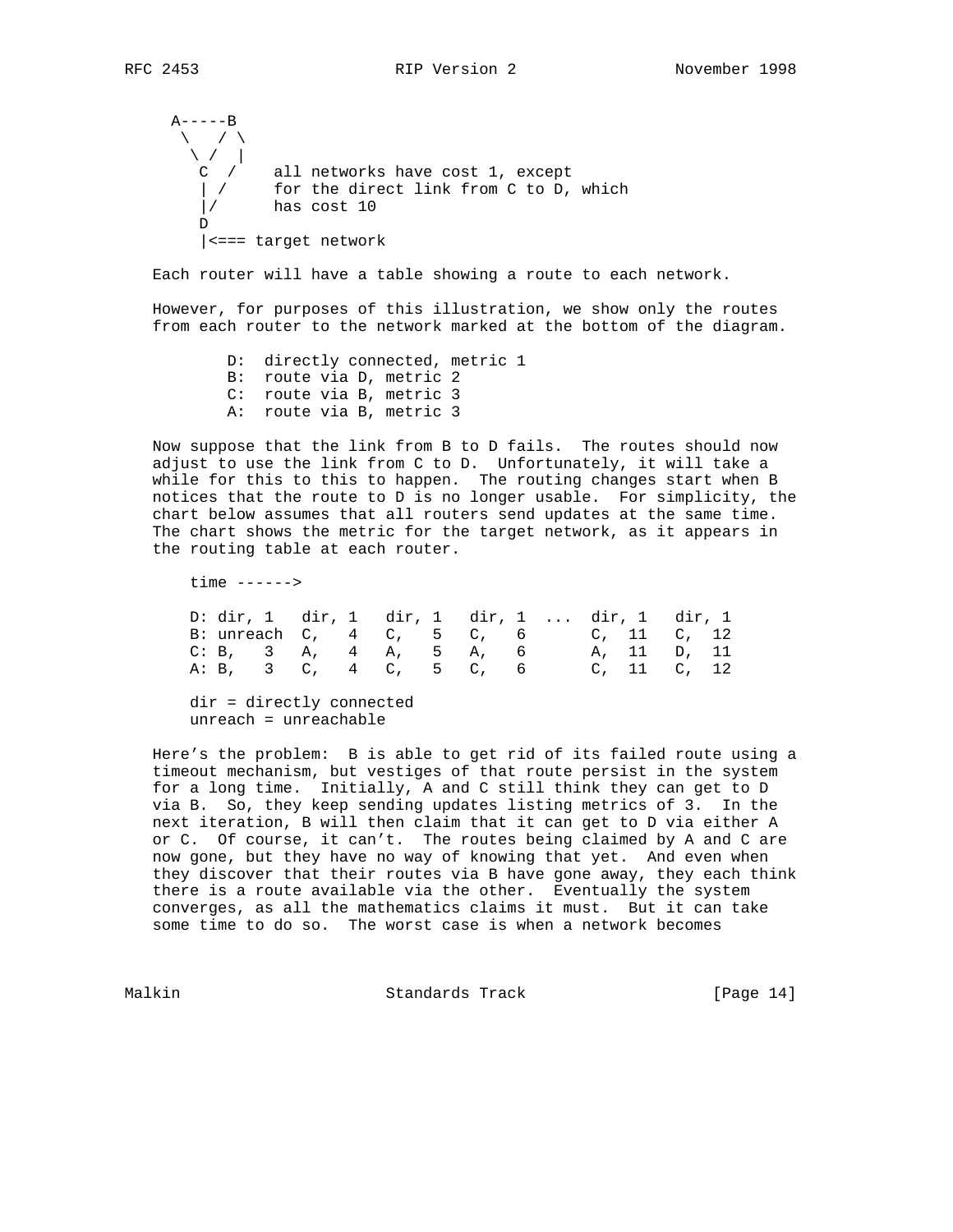completely inaccessible from some part of the system. In that case, the metrics may increase slowly in a pattern like the one above until they finally reach infinity. For this reason, the problem is called "counting to infinity".

 You should now see why "infinity" is chosen to be as small as possible. If a network becomes completely inaccessible, we want counting to infinity to be stopped as soon as possible. Infinity must be large enough that no real route is that big. But it shouldn't be any bigger than required. Thus the choice of infinity is a tradeoff between network size and speed of convergence in case counting to infinity happens. The designers of RIP believed that the protocol was unlikely to be practical for networks with a diameter larger than 15.

 There are several things that can be done to prevent problems like this. The ones used by RIP are called "split horizon with poisoned reverse", and "triggered updates".

# 3.4.3 Split horizon

 Note that some of the problem above is caused by the fact that A and C are engaged in a pattern of mutual deception. Each claims to be able to get to D via the other. This can be prevented by being a bit more careful about where information is sent. In particular, it is never useful to claim reachability for a destination network to the neighbor(s) from which the route was learned. "Split horizon" is a scheme for avoiding problems caused by including routes in updates sent to the router from which they were learned. The "simple split horizon" scheme omits routes learned from one neighbor in updates sent to that neighbor. "Split horizon with poisoned reverse" includes such routes in updates, but sets their metrics to infinity.

 If A thinks it can get to D via C, its messages to C should indicate that D is unreachable. If the route through C is real, then C either has a direct connection to D, or a connection through some other router. C's route can't possibly go back to A, since that forms a loop. By telling C that D is unreachable, A simply guards against the possibility that C might get confused and believe that there is a route through A. This is obvious for a point to point line. But consider the possibility that A and C are connected by a broadcast network such as an Ethernet, and there are other routers on that network. If A has a route through C, it should indicate that D is unreachable when talking to any other router on that network. The other routers on the network can get to C themselves. They would never need to get to C via A. If A's best route is really through C, no other router on that network needs to know that A can reach D. This is fortunate, because it means that the same update message that

Malkin Standards Track [Page 15]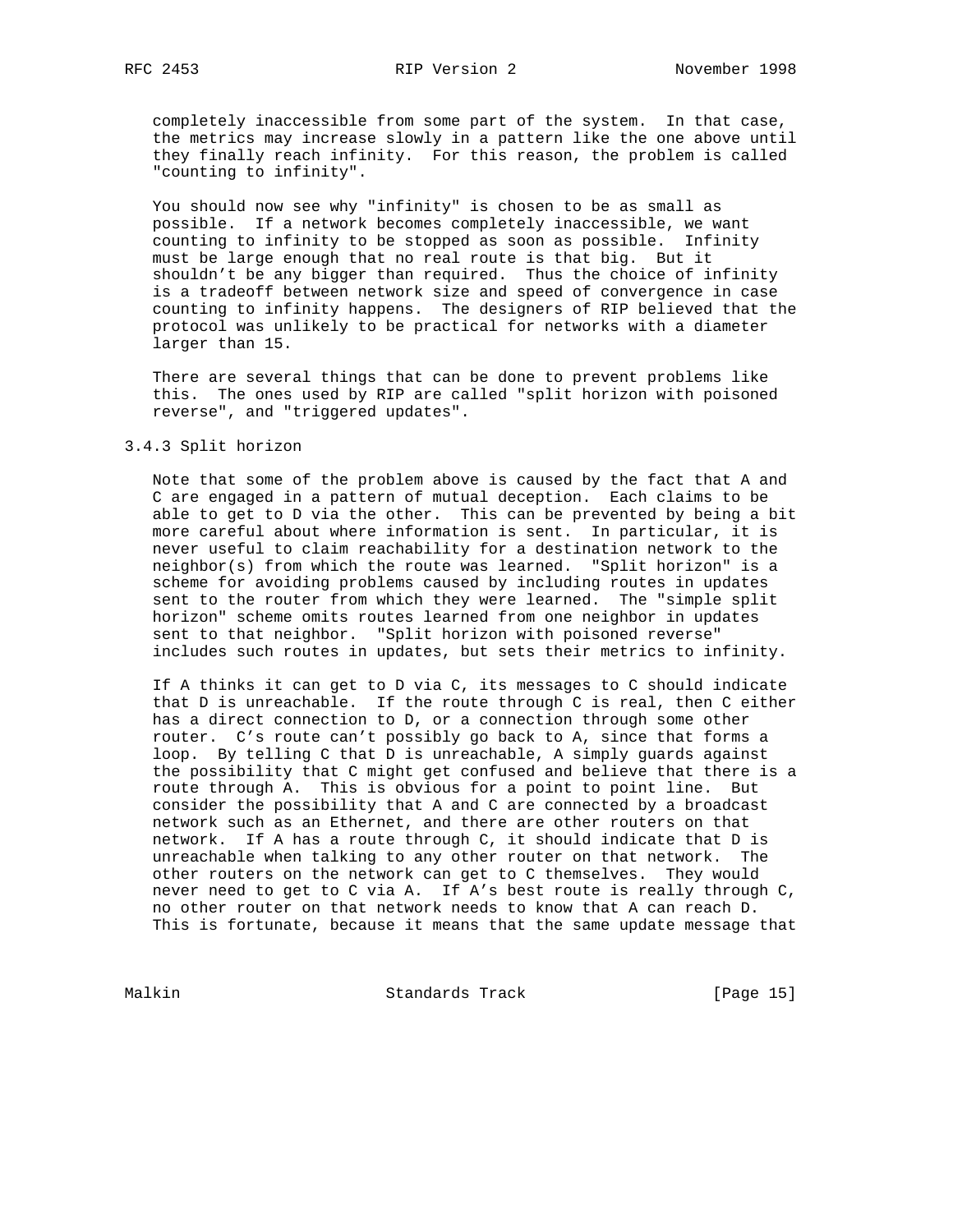is used for C can be used for all other routers on the same network. Thus, update messages can be sent by broadcast.

 In general, split horizon with poisoned reverse is safer than simple split horizon. If two routers have routes pointing at each other, advertising reverse routes with a metric of 16 will break the loop immediately. If the reverse routes are simply not advertised, the erroneous routes will have to be eliminated by waiting for a timeout. However, poisoned reverse does have a disadvantage: it increases the size of the routing messages. Consider the case of a campus backbone connecting a number of different buildings. In each building, there is a router connecting the backbone to a local network. Consider what routing updates those routers should broadcast on the backbone network. All that the rest of the network really needs to know about each router is what local networks it is connected to. Using simple split horizon, only those routes would appear in update messages sent by the router to the backbone network. If split horizon with poisoned reverse is used, the router must mention all routes that it learns from the backbone, with metrics of 16. If the system is large, this can result in a large update message, almost all of whose entries indicate unreachable networks.

 In a static sense, advertising reverse routes with a metric of 16 provides no additional information. If there are many routers on one broadcast network, these extra entries can use significant bandwidth. The reason they are there is to improve dynamic behavior. When topology changes, mentioning routes that should not go through the router as well as those that should can speed up convergence. However, in some situations, network managers may prefer to accept somewhat slower convergence in order to minimize routing overhead. Thus implementors may at their option implement simple split horizon rather than split horizon with poisoned reverse, or they may provide a configuration option that allows the network manager to choose which behavior to use. It is also permissible to implement hybrid schemes that advertise some reverse routes with a metric of 16 and omit others. An example of such a scheme would be to use a metric of 16 for reverse routes for a certain period of time after routing changes involving them, and thereafter omitting them from updates.

 The router requirements RFC [11] specifies that all implementation of RIP must use split horizon and should also use split horizon with poisoned reverse, although there may be a knob to disable poisoned reverse.

Malkin Standards Track [Page 16]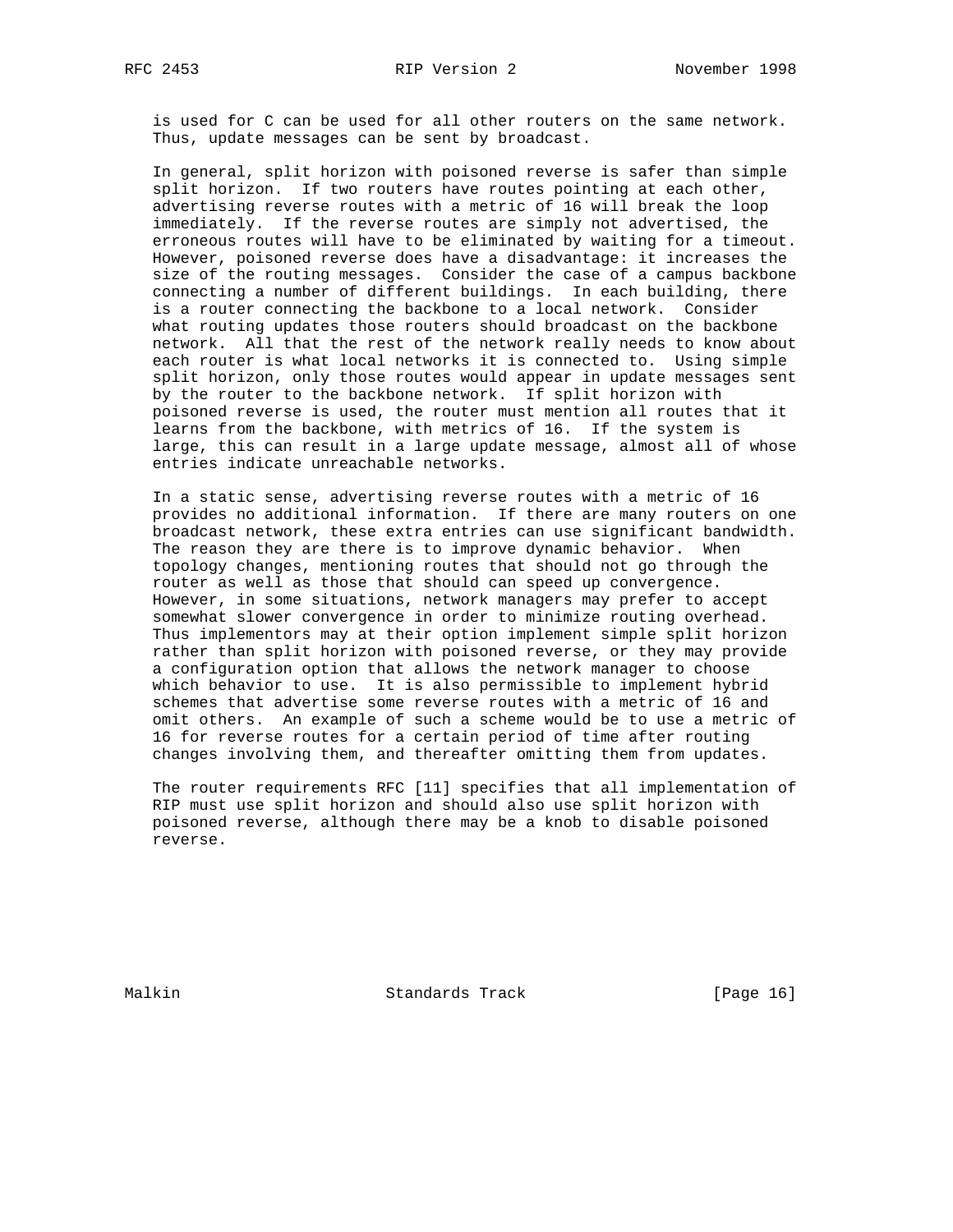# RFC 2453 RIP Version 2 November 1998

# 3.4.4 Triggered updates

 Split horizon with poisoned reverse will prevent any routing loops that involve only two routers. However, it is still possible to end up with patterns in which three routers are engaged in mutual deception. For example, A may believe it has a route through B, B through C, and C through A. Split horizon cannot stop such a loop. This loop will only be resolved when the metric reaches infinity and the network involved is then declared unreachable. Triggered updates are an attempt to speed up this convergence. To get triggered updates, we simply add a rule that whenever a router changes the metric for a route, it is required to send update messages almost immediately, even if it is not yet time for one of the regular update message. (The timing details will differ from protocol to protocol. Some distance vector protocols, including RIP, specify a small time delay, in order to avoid having triggered updates generate excessive network traffic.) Note how this combines with the rules for computing new metrics. Suppose a router's route to destination N goes through router G. If an update arrives from G itself, the receiving router is required to believe the new information, whether the new metric is higher or lower than the old one. If the result is a change in metric, then the receiving router will send triggered updates to all the hosts and routers directly connected to it. They in turn may each send updates to their neighbors. The result is a cascade of triggered updates. It is easy to show which routers and hosts are involved in the cascade. Suppose a router G times out a route to destination N. G will send triggered updates to all of its neighbors. However, the only neighbors who will believe the new information are those whose routes for N go through G. The other routers and hosts will see this as information about a new route that is worse than the one they are already using, and ignore it. The neighbors whose routes go through G will update their metrics and send triggered updates to all of their neighbors. Again, only those neighbors whose routes go through them will pay attention. Thus, the triggered updates will propagate backwards along all paths leading to router G, updating the metrics to infinity. This propagation will stop as soon as it reaches a portion of the network whose route to destination N takes some other path.

 If the system could be made to sit still while the cascade of triggered updates happens, it would be possible to prove that counting to infinity will never happen. Bad routes would always be removed immediately, and so no routing loops could form.

 Unfortunately, things are not so nice. While the triggered updates are being sent, regular updates may be happening at the same time. Routers that haven't received the triggered update yet will still be sending out information based on the route that no longer exists. It

Malkin Standards Track [Page 17]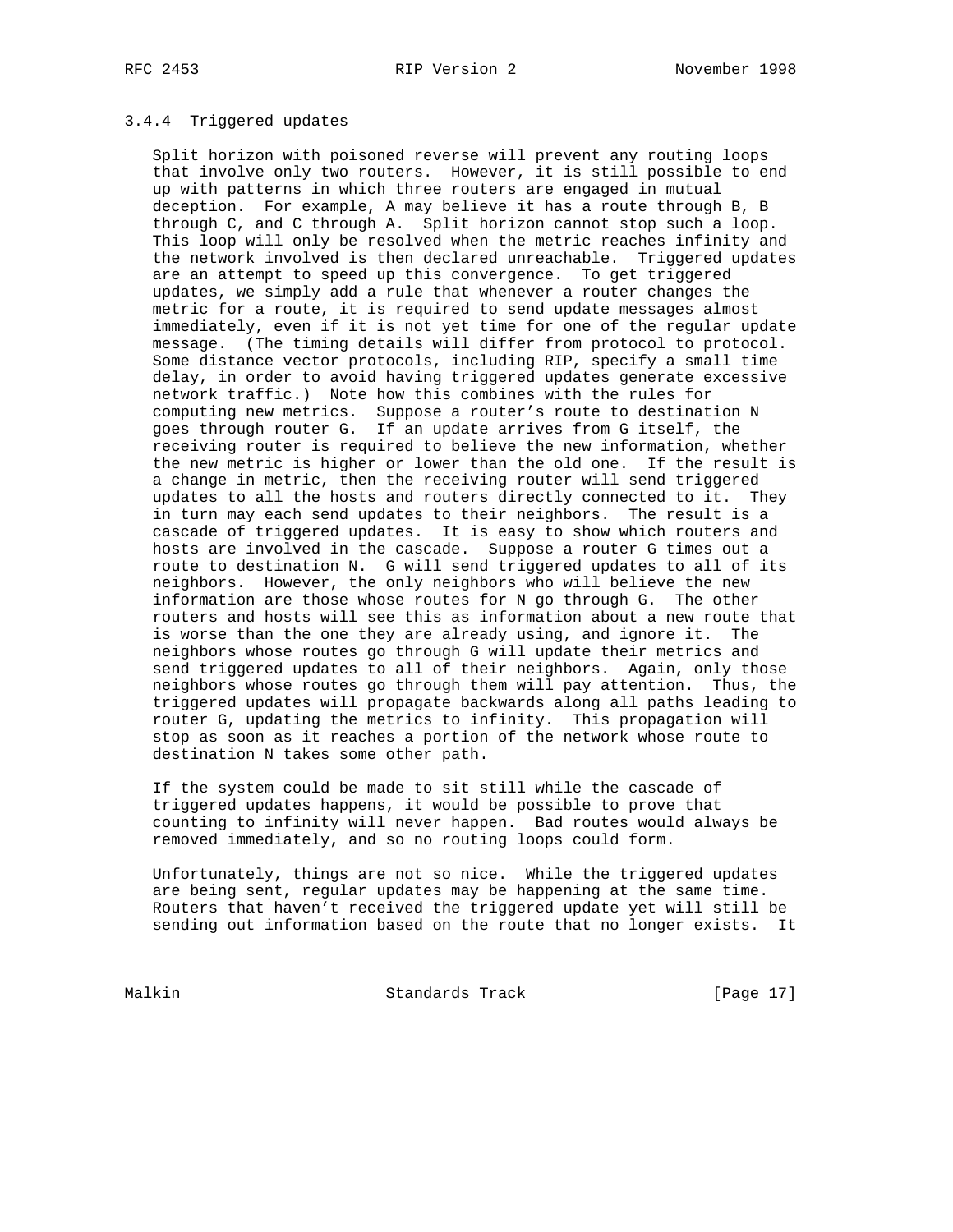is possible that after the triggered update has gone through a router, it might receive a normal update from one of these routers that hasn't yet gotten the word. This could reestablish an orphaned remnant of the faulty route. If triggered updates happen quickly enough, this is very unlikely. However, counting to infinity is still possible.

 The router requirements RFC [11] specifies that all implementation of RIP must implement triggered update for deleted routes and may implement triggered updates for new routes or change of routes. RIP implementations must also limit the rate which of triggered updates may be trandmitted. (see section 3.10.1)

3.5 Protocol Specification

 RIP is intended to allow routers to exchange information for computing routes through an IPv4-based network. Any router that uses RIP is assumed to have interfaces to one or more networks, otherwise it isn't really a router. These are referred to as its directly connected networks. The protocol relies on access to certain information about each of these networks, the most important of which is its metric. The RIP metric of a network is an integer between 1 and 15, inclusive. It is set in some manner not specified in this protocol; however, given the maximum path limit of 15, a value of 1 is usually used. Implementations should allow the system administrator to set the metric of each network. In addition to the metric, each network will have an IPv4 destination address and subnet mask associated with it. These are to be set by the system administrator in a manner not specified in this protocol.

 Any host that uses RIP is assumed to have interfaces to one or more networks. These are referred to as its "directly-connected networks". The protocol relies on access to certain information about each of these networks. The most important is its metric or "cost". The metric of a network is an integer between 1 and 15 inclusive. It is set in some manner not specified in this protocol. Most existing implementations always use a metric of 1. New implementations should allow the system administrator to set the cost of each network. In addition to the cost, each network will have an IPv4 network number and a subnet mask associated with it. These are to be set by the system administrator in a manner not specified in this protocol.

 Note that the rules specified in section 3.7 assume that there is a single subnet mask applying to each IPv4 network, and that only the subnet masks for directly-connected networks are known. There may be systems that use different subnet masks for different subnets within a single network. There may also be instances where it is desirable

Malkin Standards Track [Page 18]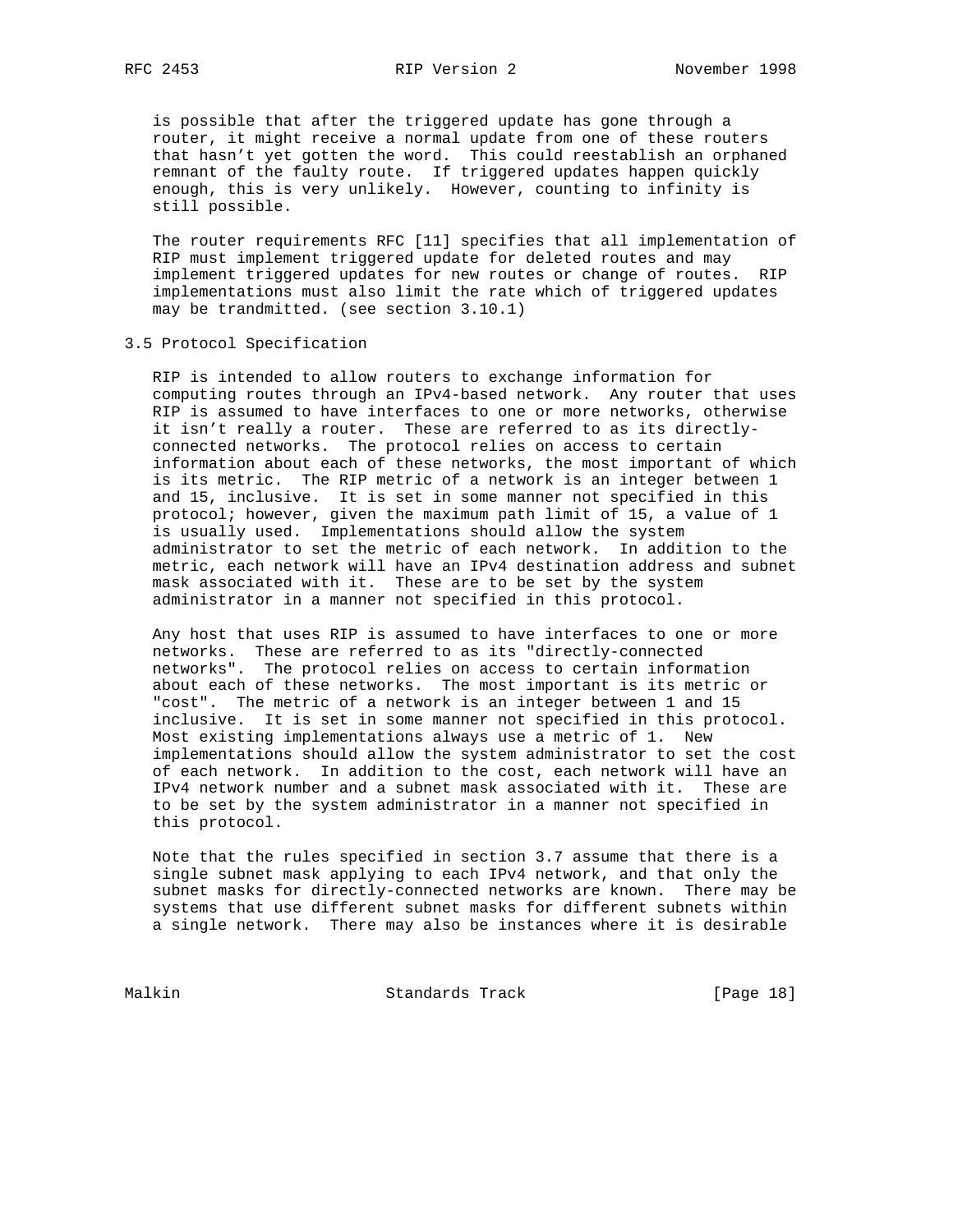for a system to know the subnets masks of distant networks. Network wide distribution of routing information which contains different subnet masks is permitted if all routers in the network are running the extensions presented in this document. However, if all routers in the network are not running these extensions distribution of routing information containing different subnet masks must be limited to avoid interoperability problems. See sections 3.7 and 4.3 for the rules governing subnet distribution.

 Each router that implements RIP is assumed to have a routing table. This table has one entry for every destination that is reachable throughout the system operating RIP. Each entry contains at least the following information:

- The IPv4 address of the destination.
- A metric, which represents the total cost of getting a datagram from the router to that destination. This metric is the sum of the costs associated with the networks that would be traversed to get to the destination.
- The IPv4 address of the next router along the path to the destination (i.e., the next hop). If the destination is on one of the directly-connected networks, this item is not needed.
- A flag to indicate that information about the route has changed recently. This will be referred to as the "route change flag."
- Various timers associated with the route. See section 3.6 for more details on timers.

 The entries for the directly-connected networks are set up by the router using information gathered by means not specified in this protocol. The metric for a directly-connected network is set to the cost of that network. As mentioned, 1 is the usual cost. In that case, the RIP metric reduces to a simple hop-count. More complex metrics may be used when it is desirable to show preference for some networks over others (e.g., to indicate of differences in bandwidth or reliability).

 To support the extensions detailed in this document, each entry must additionally contain a subnet mask. The subnet mask allows the router (along with the IPv4 address of the destination) to identify the different subnets within a single network as well as the subnets masks of distant networks.

Malkin Standards Track [Page 19]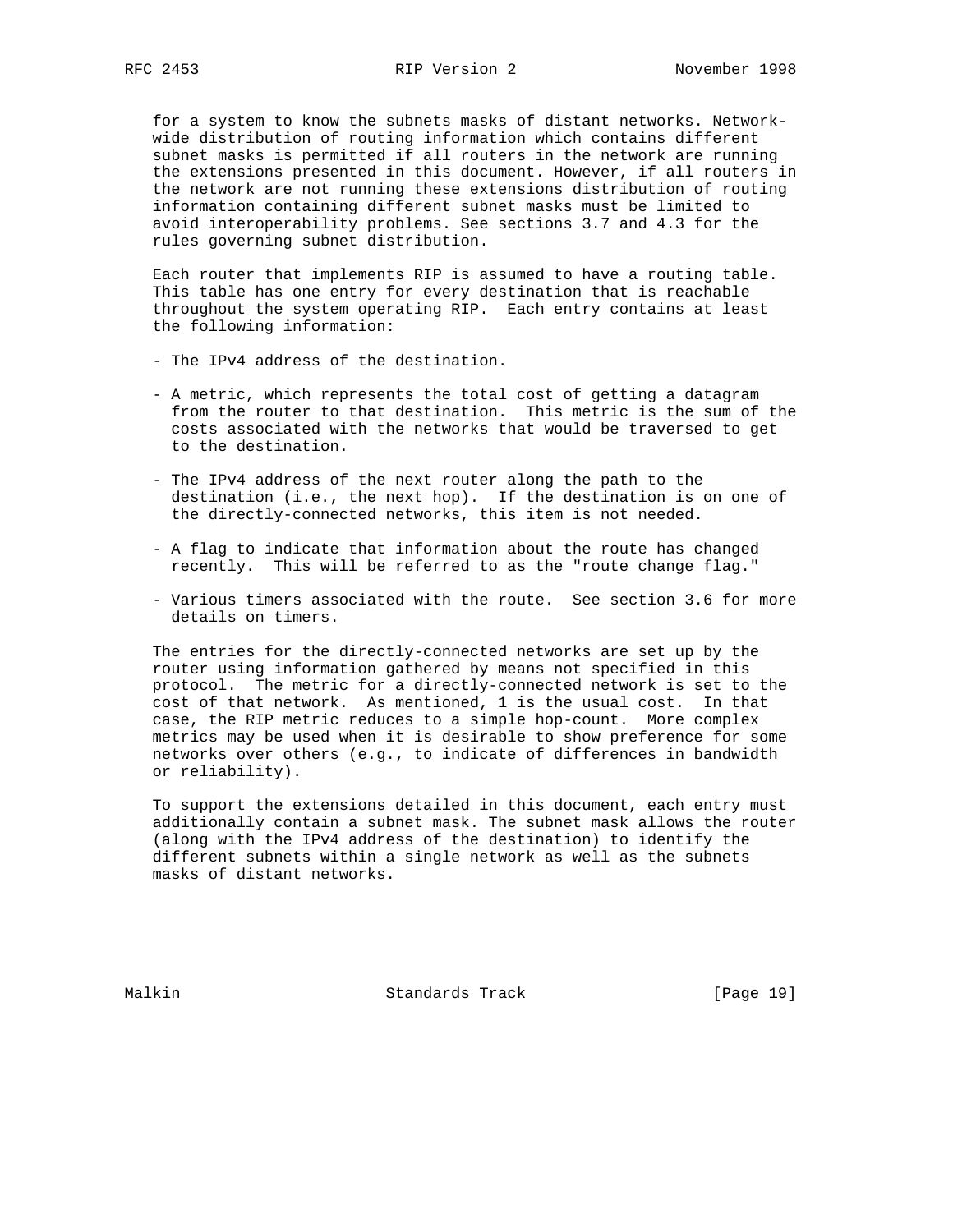Implementors may also choose to allow the system administrator to enter additional routes. These would most likely be routes to hosts or networks outside the scope of the routing system. They are referred to as "static routes." Entries for destinations other than these initial ones are added and updated by the algorithms described in the following sections.

 In order for the protocol to provide complete information on routing, every router in the AS must participate in the protocol. In cases where multiple IGPs are in use, there must be at least one router which can leak routing information between the protocols.

3.6 Message Format

 RIP is a UDP-based protocol. Each router that uses RIP has a routing process that sends and receives datagrams on UDP port number 520, the RIP-1/RIP-2 port. All communications intended for another routers's RIP process are sent to the RIP port. All routing update messages are sent from the RIP port. Unsolicited routing update messages have both the source and destination port equal to the RIP port. Update messages sent in response to a request are sent to the port from which the request came. Specific queries may be sent from ports other than the RIP port, but they must be directed to the RIP port on the target machine.

The RIP packet format is:

 $0$  1 2 3 0 1 2 3 4 5 6 7 8 9 0 1 2 3 4 5 6 7 8 9 0 1 2 3 4 5 6 7 8 9 0 1 +-+-+-+-+-+-+-+-+-+-+-+-+-+-+-+-+-+-+-+-+-+-+-+-+-+-+-+-+-+-+-+-+ | command  $(1)$  | version  $(1)$  | must be zero  $(2)$  +---------------+---------------+-------------------------------+ | | RIP Entry (20) | | +---------------+---------------+---------------+---------------+

Malkin Standards Track [Page 20]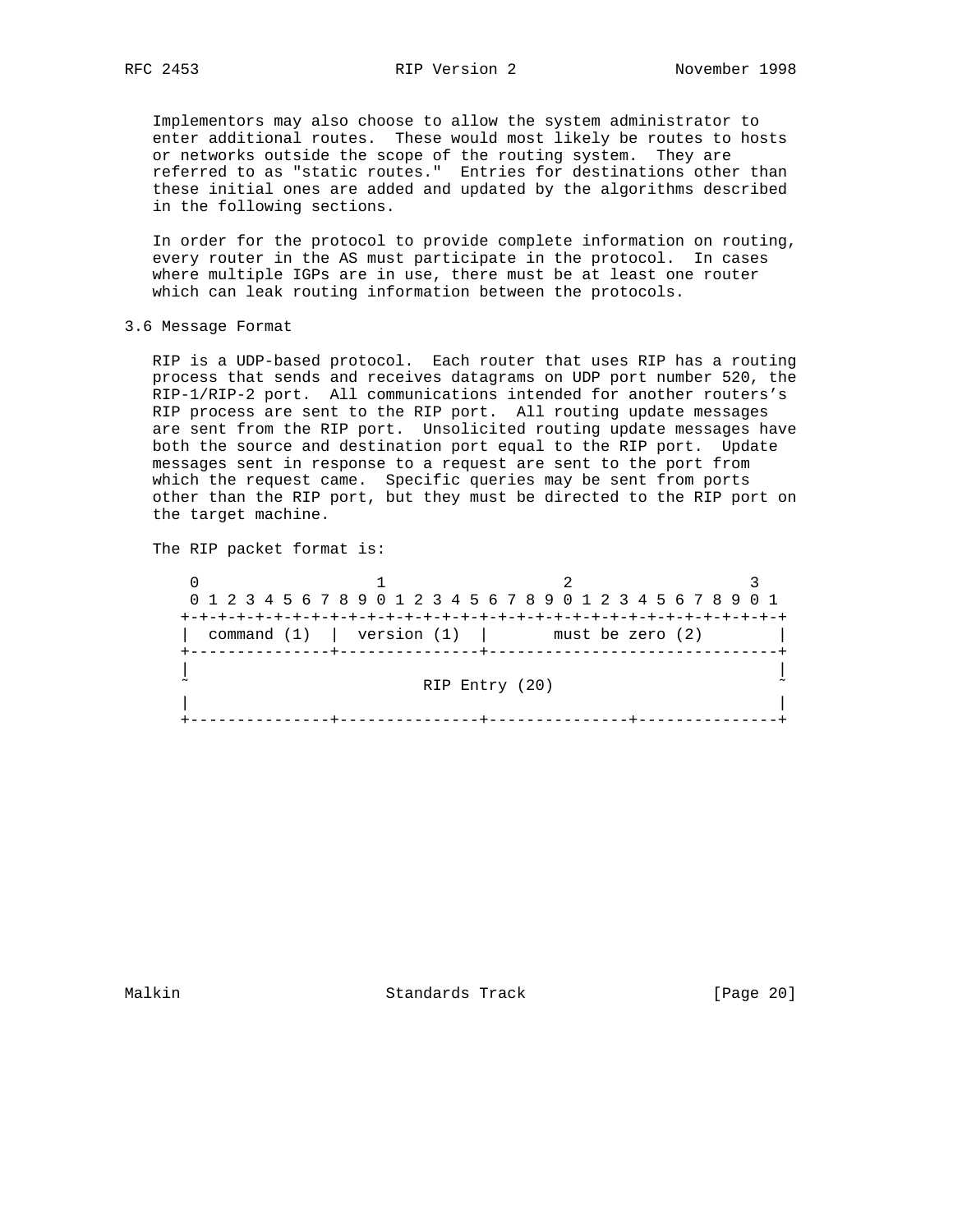There may be between 1 and 25 (inclusive) RIP entries. A RIP-1 entry has the following format:

| 0 1 2 3 4 5 6 7 8 9 0 1 2 3 4 5 6 7 8 9 0 1 2 3 4 5 6 7 8 9 0 1<br>address family identifier $(2)$   must be zero $(2)$ |  |  |  |
|-------------------------------------------------------------------------------------------------------------------------|--|--|--|
| $IPv4$ address $(4)$                                                                                                    |  |  |  |
| must be zero $(4)$                                                                                                      |  |  |  |
| must be zero $(4)$                                                                                                      |  |  |  |
| metric $(4)$<br>----------                                                                                              |  |  |  |

 Field sizes are given in octets. Unless otherwise specified, fields contain binary integers, in network byte order, with the most significant octet first (big-endian). Each tick mark represents one bit.

 Every message contains a RIP header which consists of a command and a version number. This section of the document describes version 1 of the protocol; section 4 describes the version 2 extensions. The command field is used to specify the purpose of this message. The commands implemented in version 1 and 2 are:

- 1 request A request for the responding system to send all or part of its routing table.
- 2 response A message containing all or part of the sender's routing table. This message may be sent in response to a request, or it may be an unsolicited routing update generated by the sender.

 For each of these message types, in version 1, the remainder of the datagram contains a list of Route Entries (RTEs). Each RTE in this list contains an Address Family Identifier (AFI), destination IPv4 address, and the cost to reach that destination (metric).

 The AFI is the type of address. For RIP-1, only AF\_INET (2) is generally supported.

 The metric field contains a value between 1 and 15 (inclusive) which specifies the current metric for the destination; or the value 16 (infinity), which indicates that the destination is not reachable.

Malkin Standards Track [Page 21]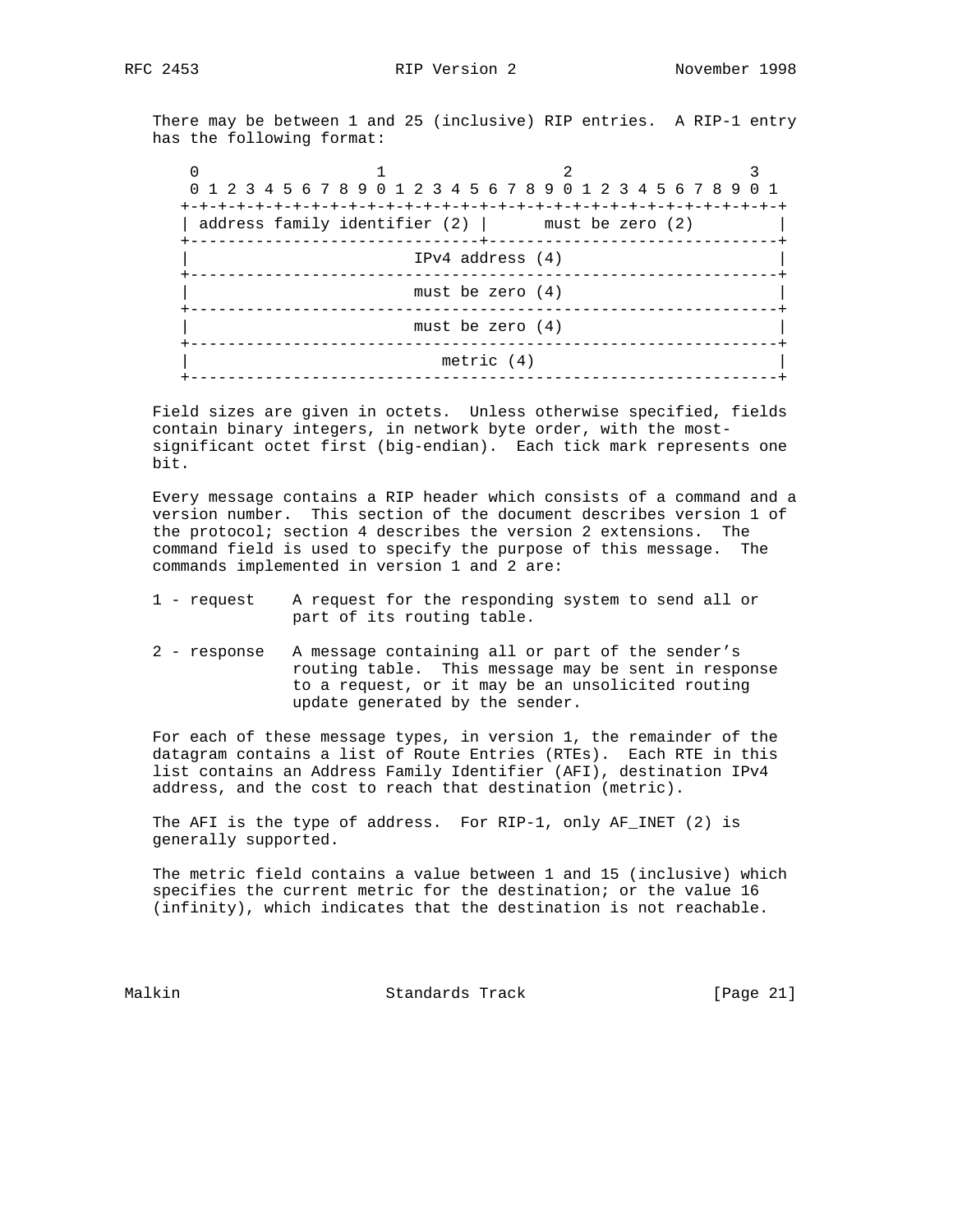# 3.7 Addressing Considerations

 Distance vector routing can be used to describe routes to individual hosts or to networks. The RIP protocol allows either of these possibilities. The destinations appearing in request and response messages can be networks, hosts, or a special code used to indicate a default address. In general, the kinds of routes actually used will depend upon the routing strategy used for the particular network. Many networks are set up so that routing information for individual hosts is not needed. If every node on a given network or subnet is accessible through the same routers, then there is no reason to mention individual hosts in the routing tables. However, networks that include point-to-point lines sometimes require routers to keep track of routes to certain nodes. Whether this feature is required depends upon the addressing and routing approach used in the system. Thus, some implementations may choose not to support host routes. If host routes are not supported, they are to be dropped when they are received in response messages (see section 3.7.2).

 The RIP-1 packet format does not distinguish among various types of address. Fields that are labeled "address" can contain any of the following:

host address subnet number network number zero (default route)

 Entities which use RIP-1 are assumed to use the most specific information available when routing a datagram. That is, when routing a datagram, its destination address must first be checked against the list of node addresses. Then it must be checked to see whether it matches any known subnet or network number. Finally, if none of these match, the default route is used.

 When a node evaluates information that it receives via RIP-1, its interpretation of an address depends upon whether it knows the subnet mask that applies to the net. If so, then it is possible to determine the meaning of the address. For example, consider net 128.6. It has a subnet mask of 255.255.255.0. Thus 128.6.0.0 is a network number, 128.6.4.0 is a subnet number, and 128.6.4.1 is a node address. However, if the node does not know the subnet mask, evaluation of an address may be ambiguous. If there is a non-zero node part, there is no clear way to determine whether the address represents a subnet number or a node address. As a subnet number would be useless without the subnet mask, addresses are assumed to represent nodes in this situation. In order to avoid this sort of ambiguity, when using version 1, nodes must not send subnet routes to nodes that cannot be expected to know the appropriate subnet mask. Normally hosts only know the subnet masks for directly-connected networks. Therefore, unless special provisions have been made,

Malkin Standards Track [Page 22]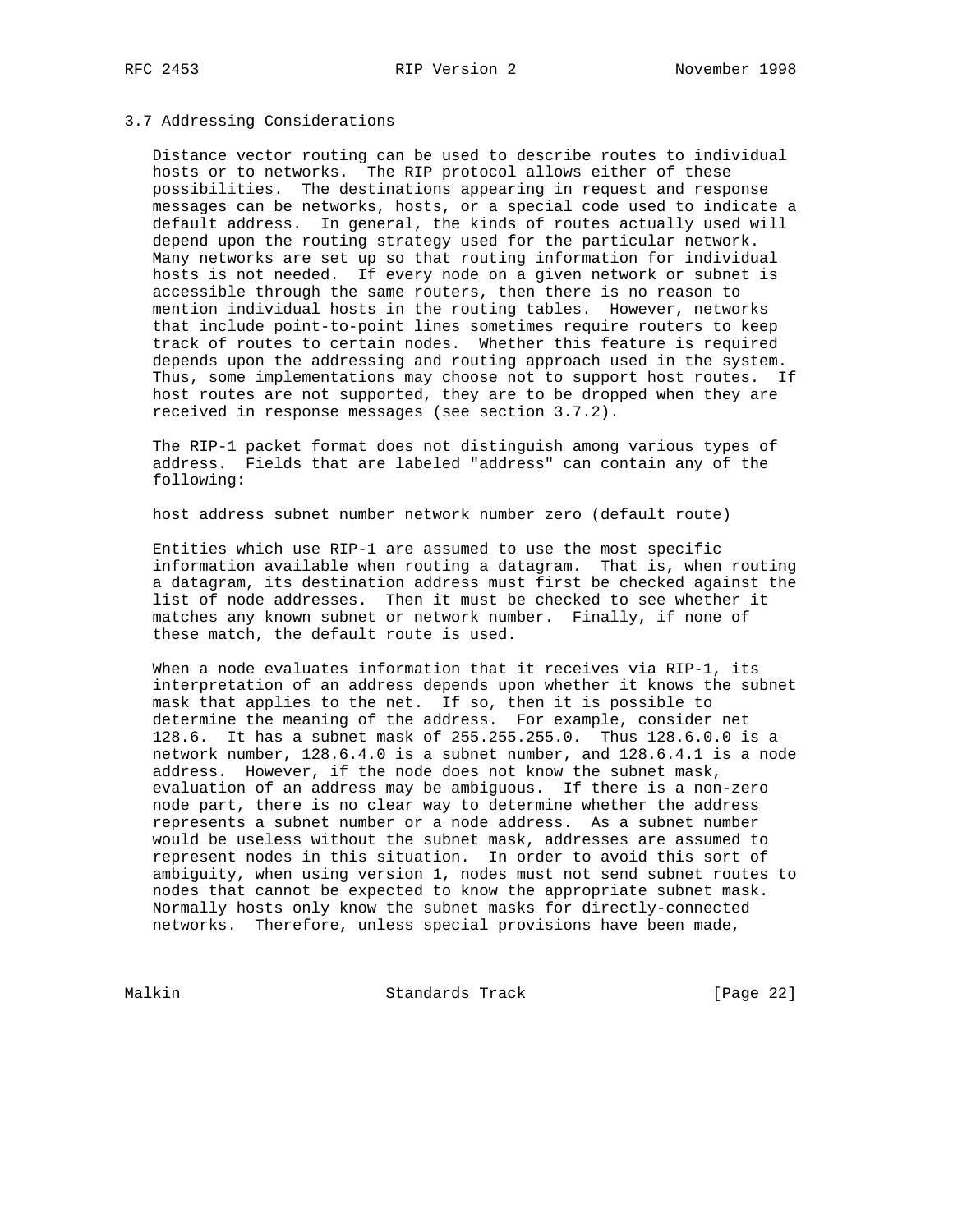routes to a subnet must not be sent outside the network of which the subnet is a part. RIP-2 (see section 4) eliminates the subnet/host ambiguity by including the subnet mask in the routing entry.

This "subnet filtering" is carried out by the routers at the "border" of the subnetted network. These are routers which connect that network with some other network. Within the subnetted network, each subnet is treated as an individual network. Routing entries for each subnet are circulated by RIP. However, border routers send only a single entry for the network as a whole to nodes in other networks. This means that a border router will send different information to different neighbors. For neighbors connected to the subnetted network, it generates a list of all subnets to which it is directly connected, using the subnet number. For neighbors connected to other networks, it makes a single entry for the network as a whole, showing the metric associated with that network. This metric would normally be the smallest metric for the subnets to which the router is attached.

 Similarly, border routers must not mention host routes for nodes within one of the directly-connected networks in messages to other networks. Those routes will be subsumed by the single entry for the network as a whole.

 The router requirements RFC [11] specifies that all implementation of RIP should support host routes but if they do not then they must ignore any received host routes.

 The special address 0.0.0.0 is used to describe a default route. A default route is used when it is not convenient to list every possible network in the RIP updates, and when one or more closely connected routers in the system are prepared to handle traffic to the networks that are not listed explicitly. These routers should create RIP entries for the address 0.0.0.0, just as if it were a network to which they are connected. The decision as to how routers create entries for 0.0.0.0 is left to the implementor. Most commonly, the system administrator will be provided with a way to specify which routers should create entries for 0.0.0.0; however, other mechanisms are possible. For example, an implementor might decide that any router which speaks BGP should be declared to be a default router. It may be useful to allow the network administrator to choose the metric to be used in these entries. If there is more than one default router, this will make it possible to express a preference for one over the other. The entries for 0.0.0.0 are handled by RIP in exactly the same manner as if there were an actual network with this address. System administrators should take care to make sure that routes to 0.0.0.0 do not propagate further than is intended. Generally, each autonomous system has its own preferred default

Malkin Standards Track [Page 23]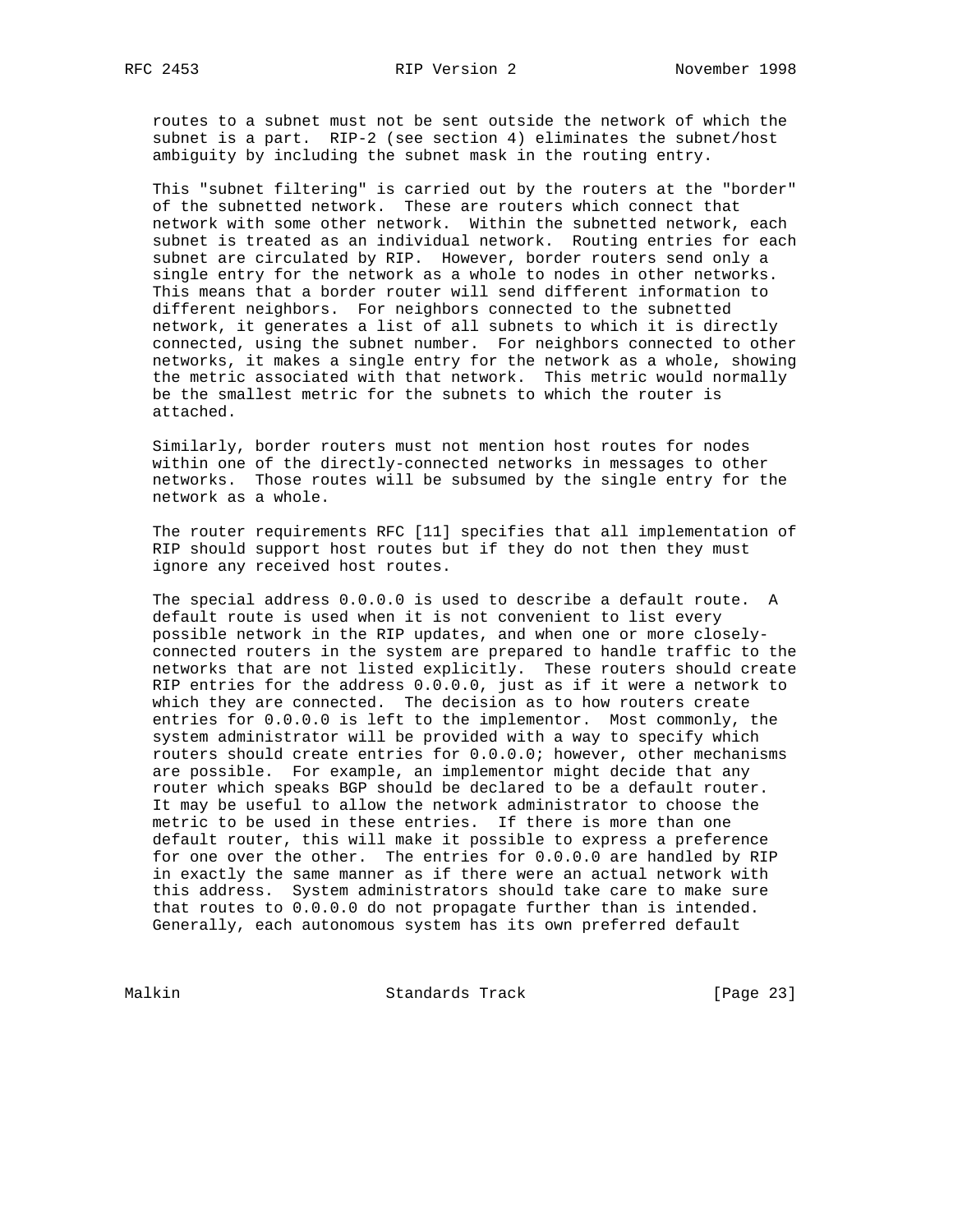router. Thus, routes involving 0.0.0.0 should generally not leave the boundary of an autonomous system. The mechanisms for enforcing this are not specified in this document.

# 3.8 Timers

This section describes all events that are triggered by timers.

 Every 30 seconds, the RIP process is awakened to send an unsolicited Response message containing the complete routing table (see section 3.9 on Split Horizon) to every neighboring router. When there are many routers on a single network, there is a tendency for them to synchronize with each other such that they all issue updates at the same time. This can happen whenever the 30 second timer is affected by the processing load on the system. It is undesirable for the update messages to become synchronized, since it can lead to unnecessary collisions on broadcast networks. Therefore, implementations are required to take one of two precautions:

- The 30-second updates are triggered by a clock whose rate is not affected by system load or the time required to service the previous update timer.
- The 30-second timer is offset by a small random time (+/- 0 to 5 seconds) each time it is set. (Implementors may wish to consider even larger variation in the light of recent research results [10])

 There are two timers associated with each route, a "timeout" and a "garbage-collection" time. Upon expiration of the timeout, the route is no longer valid; however, it is retained in the routing table for a short time so that neighbors can be notified that the route has been dropped. Upon expiration of the garbage-collection timer, the route is finally removed from the routing table.

 The timeout is initialized when a route is established, and any time an update message is received for the route. If 180 seconds elapse from the last time the timeout was initialized, the route is considered to have expired, and the deletion process described below begins for that route.

 Deletions can occur for one of two reasons: the timeout expires, or the metric is set to 16 because of an update received from the current router (see section 3.7.2 for a discussion of processing updates from other routers). In either case, the following events happen:

Malkin Standards Track [Page 24]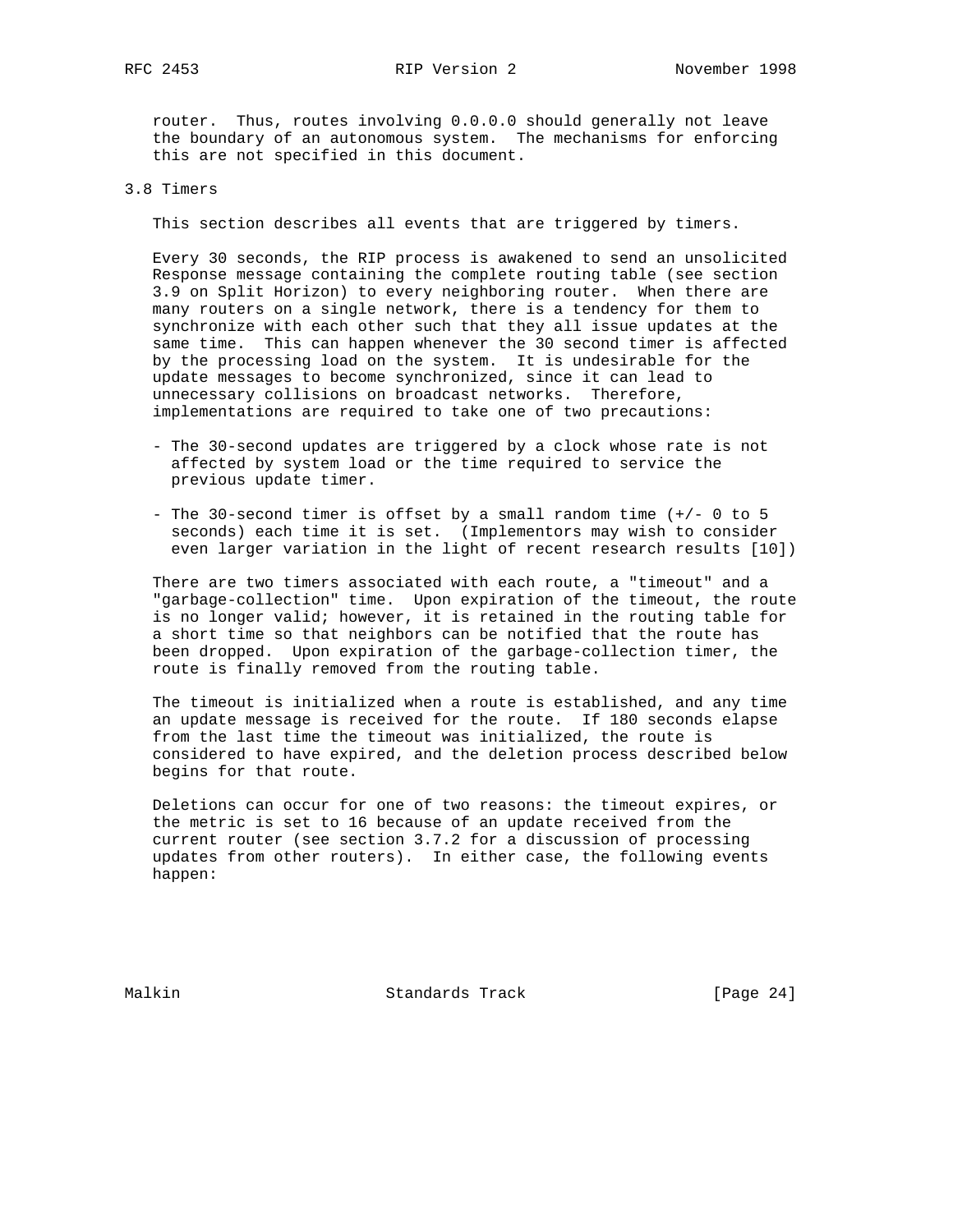- The garbage-collection timer is set for 120 seconds.
- The metric for the route is set to 16 (infinity). This causes the route to be removed from service.
- The route change flag is set to indicate that this entry has been changed.
- The output process is signalled to trigger a response.

 Until the garbage-collection timer expires, the route is included in all updates sent by this router. When the garbage-collection timer expires, the route is deleted from the routing table.

 Should a new route to this network be established while the garbage collection timer is running, the new route will replace the one that is about to be deleted. In this case the garbage-collection timer must be cleared.

 Triggered updates also use a small timer; however, this is best described in section 3.9.1.

3.9 Input Processing

 This section will describe the handling of datagrams received on the RIP port. Processing will depend upon the value in the command field.

See sections 4.6 and 5.1 for details on handling version numbers.

3.9.1 Request Messages

 A Request is used to ask for a response containing all or part of a router's routing table. Normally, Requests are sent as broadcasts (multicasts for RIP-2), from the RIP port, by routers which have just come up and are seeking to fill in their routing tables as quickly as possible. However, there may be situations (e.g., router monitoring) where the routing table of only a single router is needed. In this case, the Request should be sent directly to that router from a UDP port other than the RIP port. If such a Request is received, the router responds directly to the requestor's address and port.

 The Request is processed entry by entry. If there are no entries, no response is given. There is one special case. If there is exactly one entry in the request, and it has an address family identifier of zero and a metric of infinity (i.e., 16), then this is a request to send the entire routing table. In that case, a call is made to the output process to send the routing table to the requesting

Malkin Standards Track [Page 25]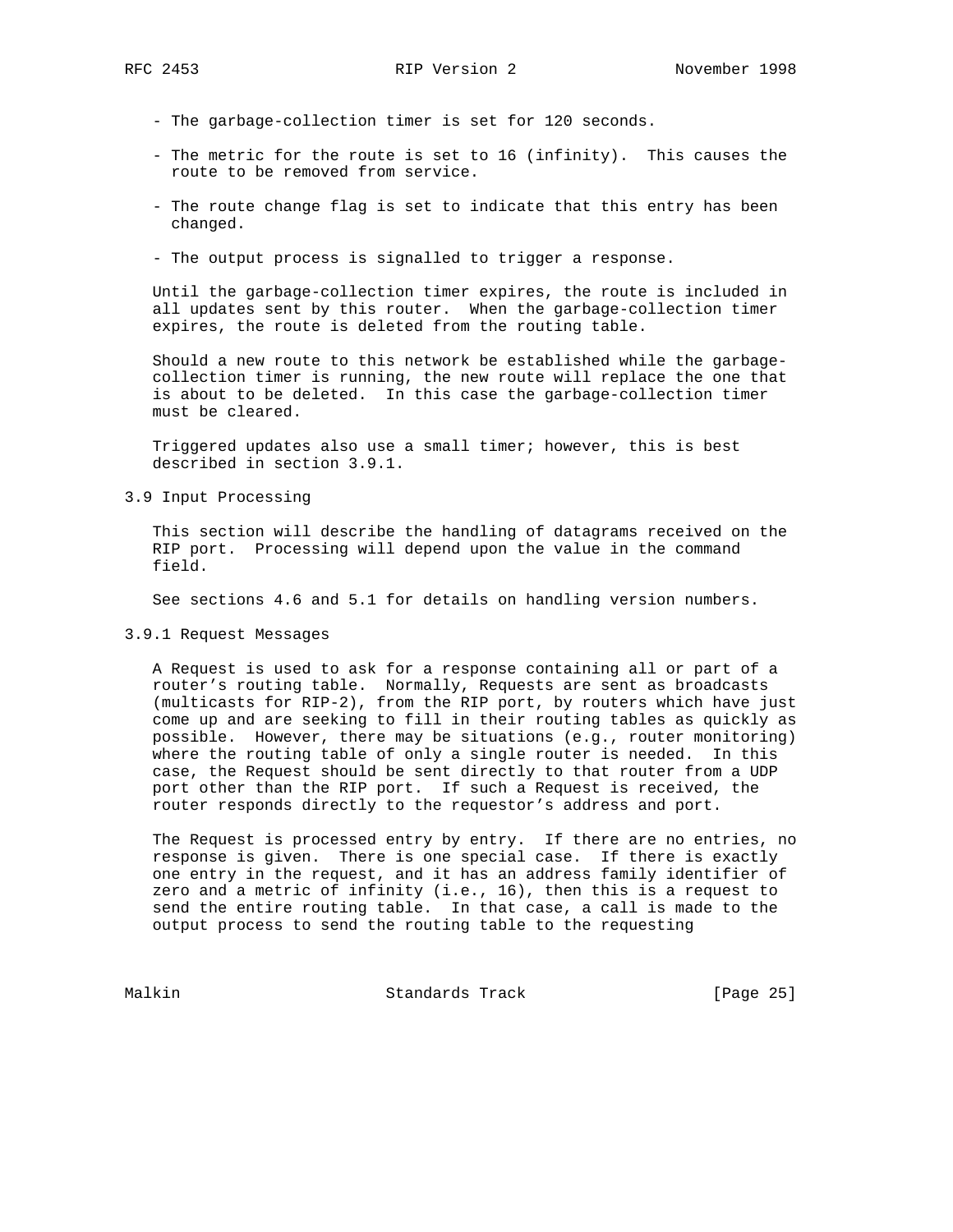address/port. Except for this special case, processing is quite simple. Examine the list of RTEs in the Request one by one. For each entry, look up the destination in the router's routing database and, if there is a route, put that route's metric in the metric field of the RTE. If there is no explicit route to the specified destination, put infinity in the metric field. Once all the entries have been filled in, change the command from Request to Response and send the datagram back to the requestor.

 Note that there is a difference in metric handling for specific and whole-table requests. If the request is for a complete routing table, normal output processing is done, including Split Horizon (see section 3.9 on Split Horizon). If the request is for specific entries, they are looked up in the routing table and the information is returned as is; no Split Horizon processing is done. The reason for this distinction is the expectation that these requests are likely to be used for different purposes. When a router first comes up, it multicasts a Request on every connected network asking for a complete routing table. It is assumed that these complete routing tables are to be used to update the requestor's routing table. For this reason, Split Horizon must be done. It is further assumed that a Request for specific networks is made only by diagnostic software, and is not used for routing. In this case, the requester would want to know the exact contents of the routing table and would not want any information hidden or modified.

#### 3.9.2 Response Messages

- A Response can be received for one of several different reasons:
- response to a specific query
- regular update (unsolicited response)
- triggered update caused by a route change

Processing is the same no matter why the Response was generated.

 Because processing of a Response may update the router's routing table, the Response must be checked carefully for validity. The Response must be ignored if it is not from the RIP port. The datagram's IPv4 source address should be checked to see whether the datagram is from a valid neighbor; the source of the datagram must be on a directly-connected network. It is also worth checking to see whether the response is from one of the router's own addresses. Interfaces on broadcast networks may receive copies of their own broadcasts/multicasts immediately. If a router processes its own output as new input, confusion is likely so such datagrams must be ignored.

Malkin Standards Track [Page 26]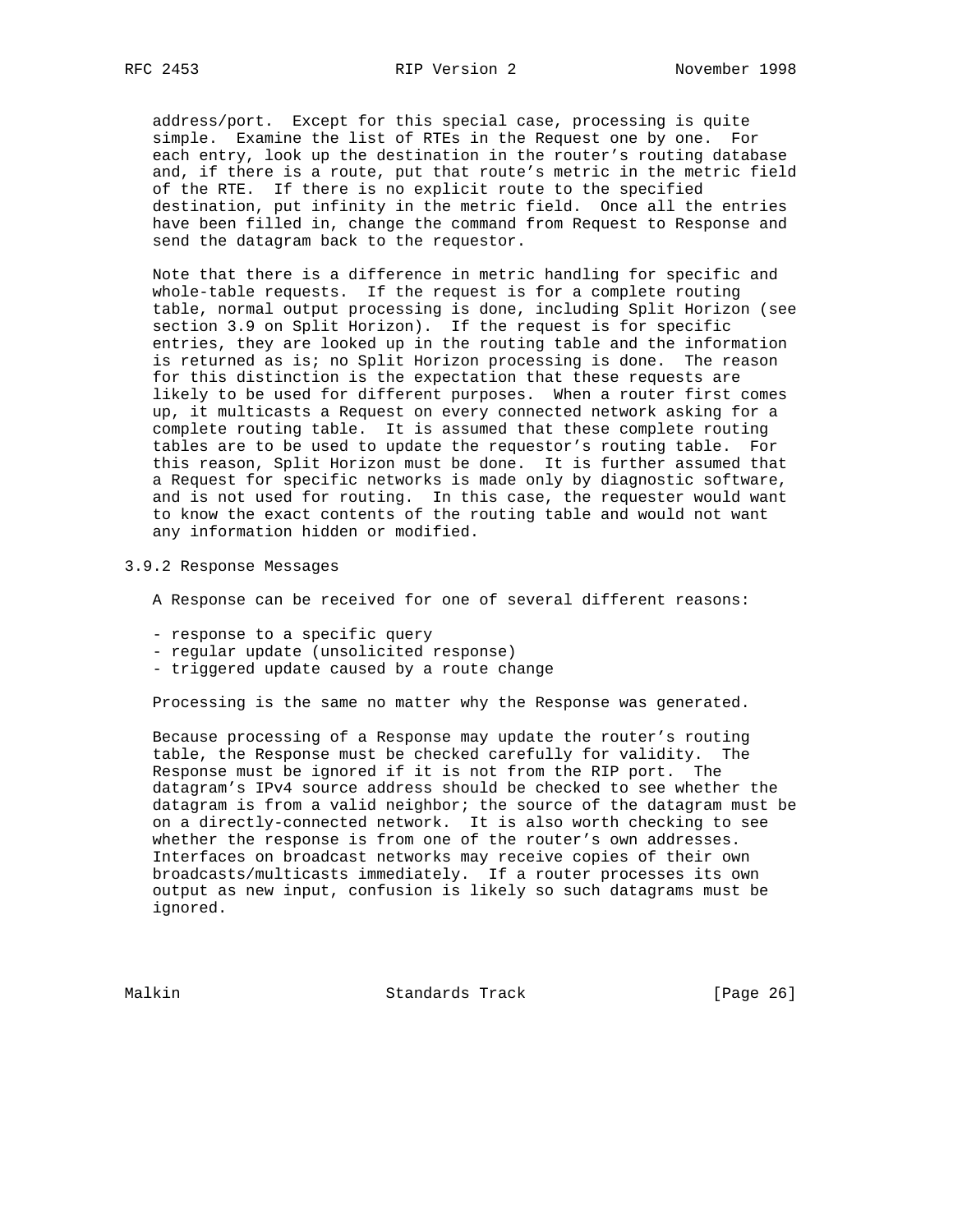Once the datagram as a whole has been validated, process the RTEs in the Response one by one. Again, start by doing validation. Incorrect metrics and other format errors usually indicate misbehaving neighbors and should probably be brought to the administrator's attention. For example, if the metric is greater than infinity, ignore the entry but log the event. The basic validation tests are:

- is the destination address valid (e.g., unicast; not net 0 or 127) - is the metric valid (i.e., between 1 and 16, inclusive)

 If any check fails, ignore that entry and proceed to the next. Again, logging the error is probably a good idea.

 Once the entry has been validated, update the metric by adding the cost of the network on which the message arrived. If the result is greater than infinity, use infinity. That is,

metric = MIN (metric + cost, infinity)

 Now, check to see whether there is already an explicit route for the destination address. If there is no such route, add this route to the routing table, unless the metric is infinity (there is no point in adding a route which is unusable). Adding a route to the routing table consists of:

- Setting the destination address to the destination address in the RTE
- Setting the metric to the newly calculated metric (as described above)
- Set the next hop address to be the address of the router from which the datagram came
- Initialize the timeout for the route. If the garbage-collection timer is running for this route, stop it (see section 3.6 for a discussion of the timers)
- Set the route change flag
- Signal the output process to trigger an update (see section 3.8.1)

 If there is an existing route, compare the next hop address to the address of the router from which the datagram came. If this datagram is from the same router as the existing route, reinitialize the timeout. Next, compare the metrics. If the datagram is from the same router as the existing route, and the new metric is different

Malkin Standards Track [Page 27]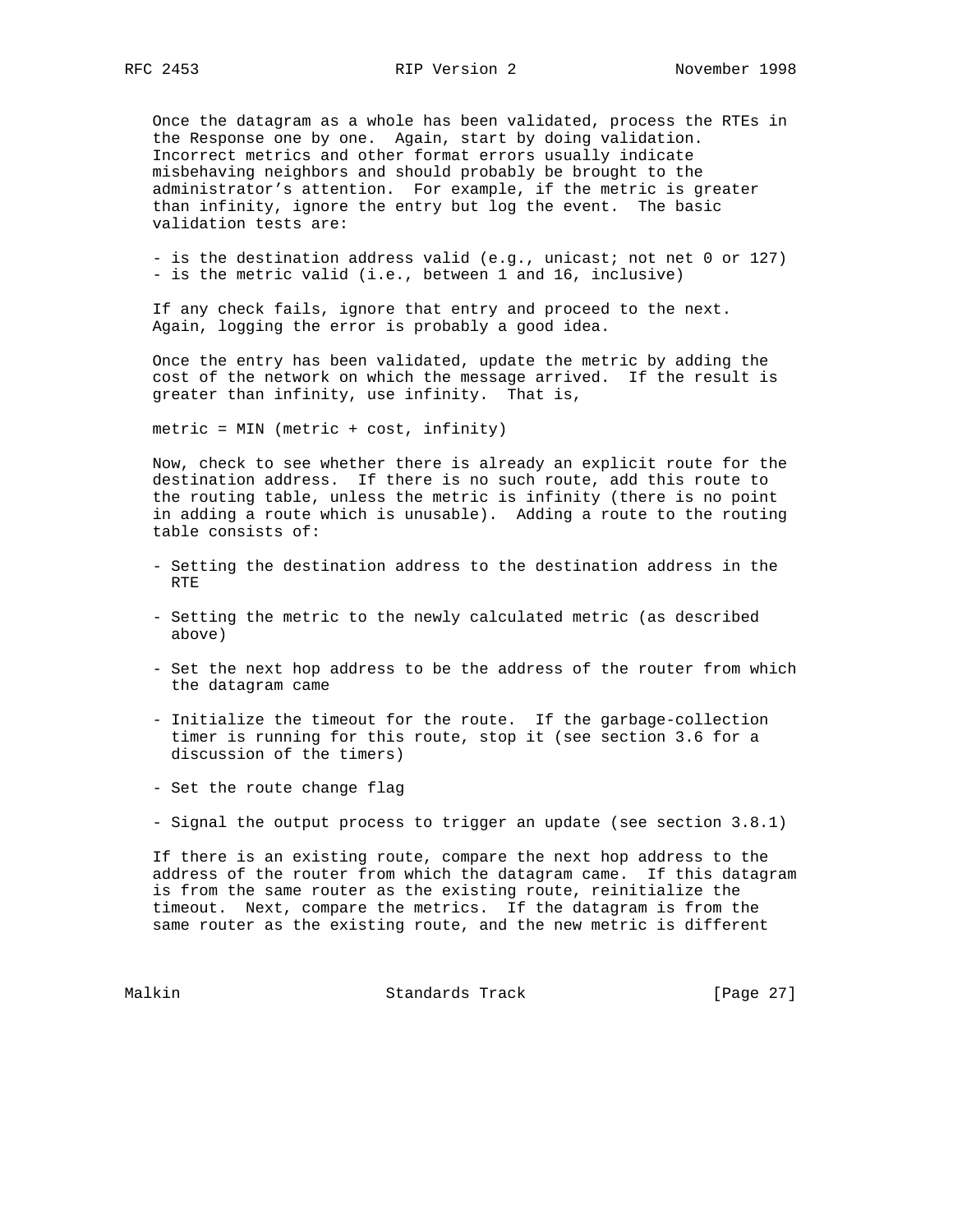than the old one; or, if the new metric is lower than the old one; do the following actions:

- Adopt the route from the datagram (i.e., put the new metric in and adjust the next hop address, if necessary).
- Set the route change flag and signal the output process to trigger an update
- If the new metric is infinity, start the deletion process (described above); otherwise, re-initialize the timeout

 If the new metric is infinity, the deletion process begins for the route, which is no longer used for routing packets. Note that the deletion process is started only when the metric is first set to infinity. If the metric was already infinity, then a new deletion process is not started.

 If the new metric is the same as the old one, it is simplest to do nothing further (beyond re-initializing the timeout, as specified above); but, there is a heuristic which could be applied. Normally, it is senseless to replace a route if the new route has the same metric as the existing route; this would cause the route to bounce back and forth, which would generate an intolerable number of triggered updates. However, if the existing route is showing signs of timing out, it may be better to switch to an equally-good alternative route immediately, rather than waiting for the timeout to happen. Therefore, if the new metric is the same as the old one, examine the timeout for the existing route. If it is at least halfway to the expiration point, switch to the new route. This heuristic is optional, but highly recommended.

 Any entry that fails these tests is ignored, as it is no better than the current route.

3.10 Output Processing

 This section describes the processing used to create response messages that contain all or part of the routing table. This processing may be triggered in any of the following ways:

- By input processing, when a Request is received (this Response is unicast to the requestor; see section 3.7.1)
- By the regular routing update (broadcast/multicast every 30 seconds) router.
- By triggered updates (broadcast/multicast when a route changes)

Malkin Standards Track [Page 28]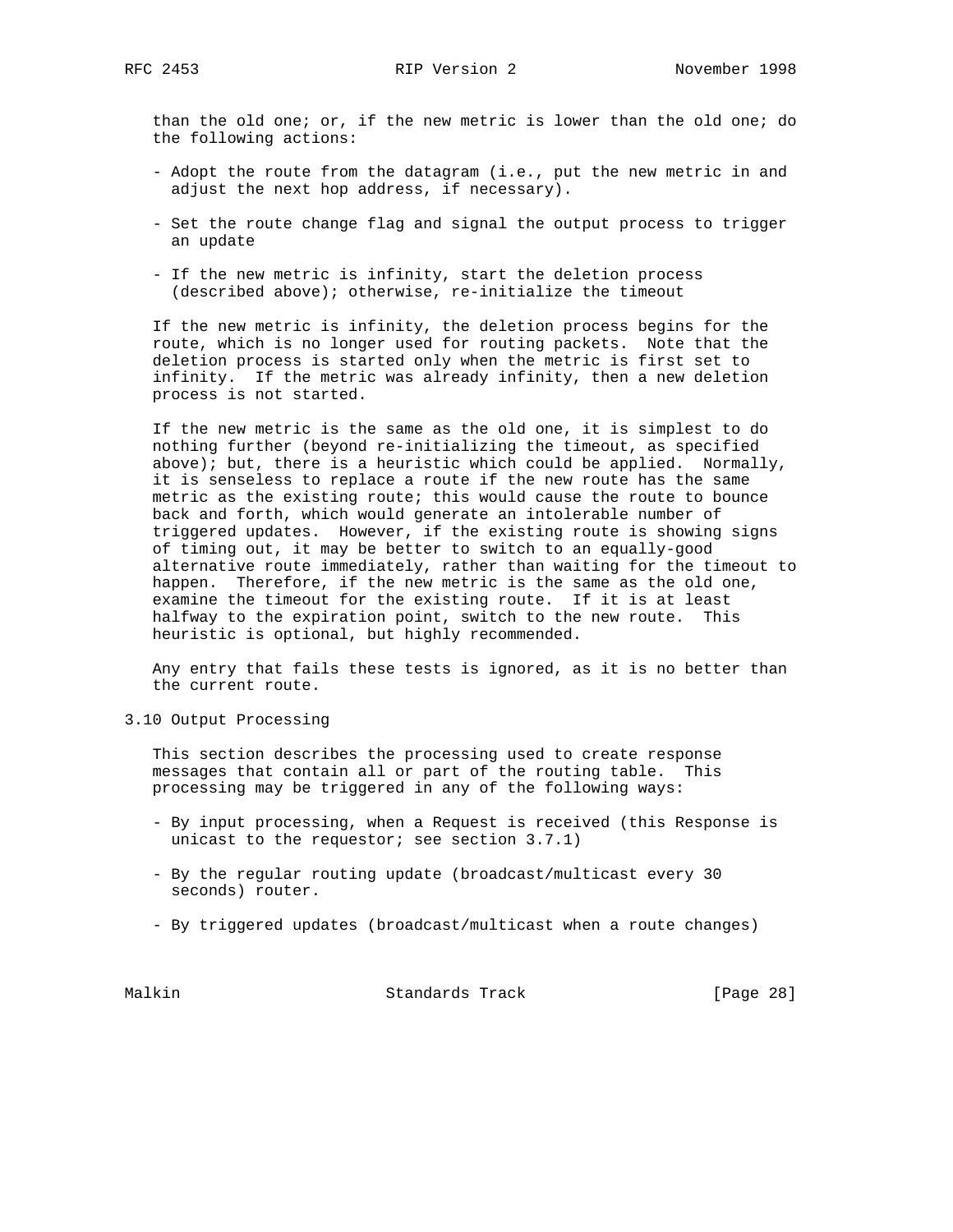When a Response is to be sent to all neighbors (i.e., a regular or triggered update), a Response message is directed to the router at the far end of each connected point-to-point link, and is broadcast (multicast for RIP-2) on all connected networks which support broadcasting. Thus, one Response is prepared for each directly connected network, and sent to the appropriate address (direct or broadcast/multicast). In most cases, this reaches all neighboring routers. However, there are some cases where this may not be good enough. This may involve a network that is not a broadcast network (e.g., the ARPANET), or a situation involving dumb routers. In such cases, it may be necessary to specify an actual list of neighboring routers and send a datagram to each one explicitly. It is left to the implementor to determine whether such a mechanism is needed, and to define how the list is specified.

# 3.10.1 Triggered Updates

 Triggered updates require special handling for two reasons. First, experience shows that triggered updates can cause excessive load on networks with limited capacity or networks with many routers on them. Therefore, the protocol requires that implementors include provisions to limit the frequency of triggered updates. After a triggered update is sent, a timer should be set for a random interval between 1 and 5 seconds. If other changes that would trigger updates occur before the timer expires, a single update is triggered when the timer expires. The timer is then reset to another random value between 1 and 5 seconds. A triggered update should be suppressed if a regular update is due by the time the triggered update would be sent.

 Second, triggered updates do not need to include the entire routing table. In principle, only those routes which have changed need to be included. Therefore, messages generated as part of a triggered update must include at least those routes that have their route change flag set. They may include additional routes, at the discretion of the implementor; however, sending complete routing updates is strongly discouraged. When a triggered update is processed, messages should be generated for every directly-connected network. Split Horizon processing is done when generating triggered updates as well as normal updates (see section 3.9). If, after Split Horizon processing for a given network, a changed route will appear unchanged on that network (e.g., it appears with an infinite metric), the route need not be sent. If no routes need be sent on that network, the update may be omitted. Once all of the triggered updates have been generated, the route change flags should be cleared.

Malkin Standards Track [Page 29]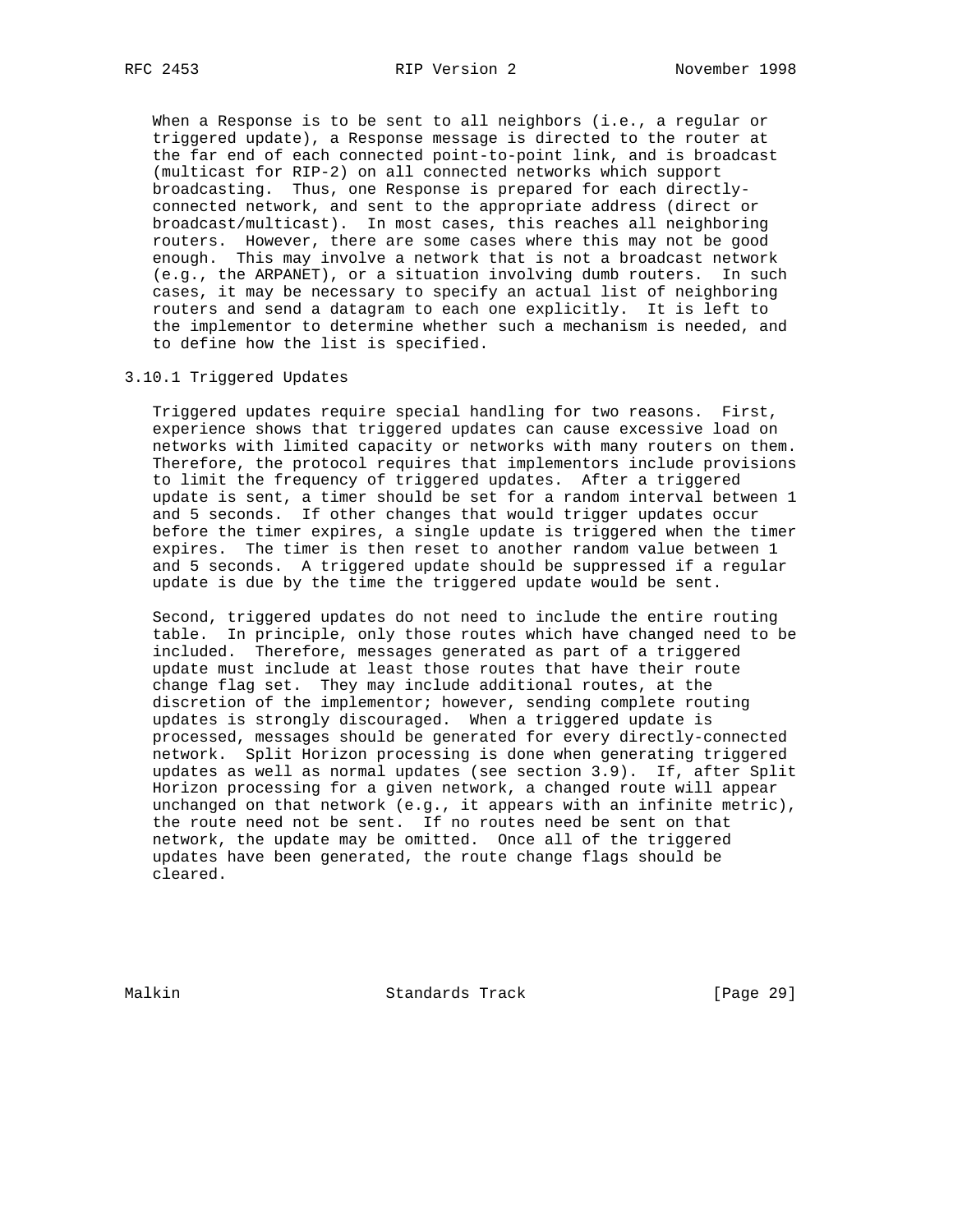If input processing is allowed while output is being generated, appropriate interlocking must be done. The route change flags should not be changed as a result of processing input while a triggered update message is being generated.

 The only difference between a triggered update and other update messages is the possible omission of routes that have not changed. The remaining mechanisms, described in the next section, must be applied to all updates.

# 3.10.2 Generating Response Messages

 This section describes how a Response message is generated for a particular directly-connected network:

 Set the version number to either 1 or 2. The mechanism for deciding which version to send is implementation specific; however, if this is the Response to a Request, the Response version should match the Request version. Set the command to Response. Set the bytes labeled "must be zero" to zero. Start filling in RTEs. Recall that there is a limit of 25 RTEs to a Response; if there are more, send the current Response and start a new one. There is no defined limit to the number of datagrams which make up a Response.

 To fill in the RTEs, examine each route in the routing table. If a triggered update is being generated, only entries whose route change flags are set need be included. If, after Split Horizon processing, the route should not be included, skip it. If the route is to be included, then the destination address and metric are put into the RTE. Routes must be included in the datagram even if their metrics are infinite.

Malkin Standards Track [Page 30]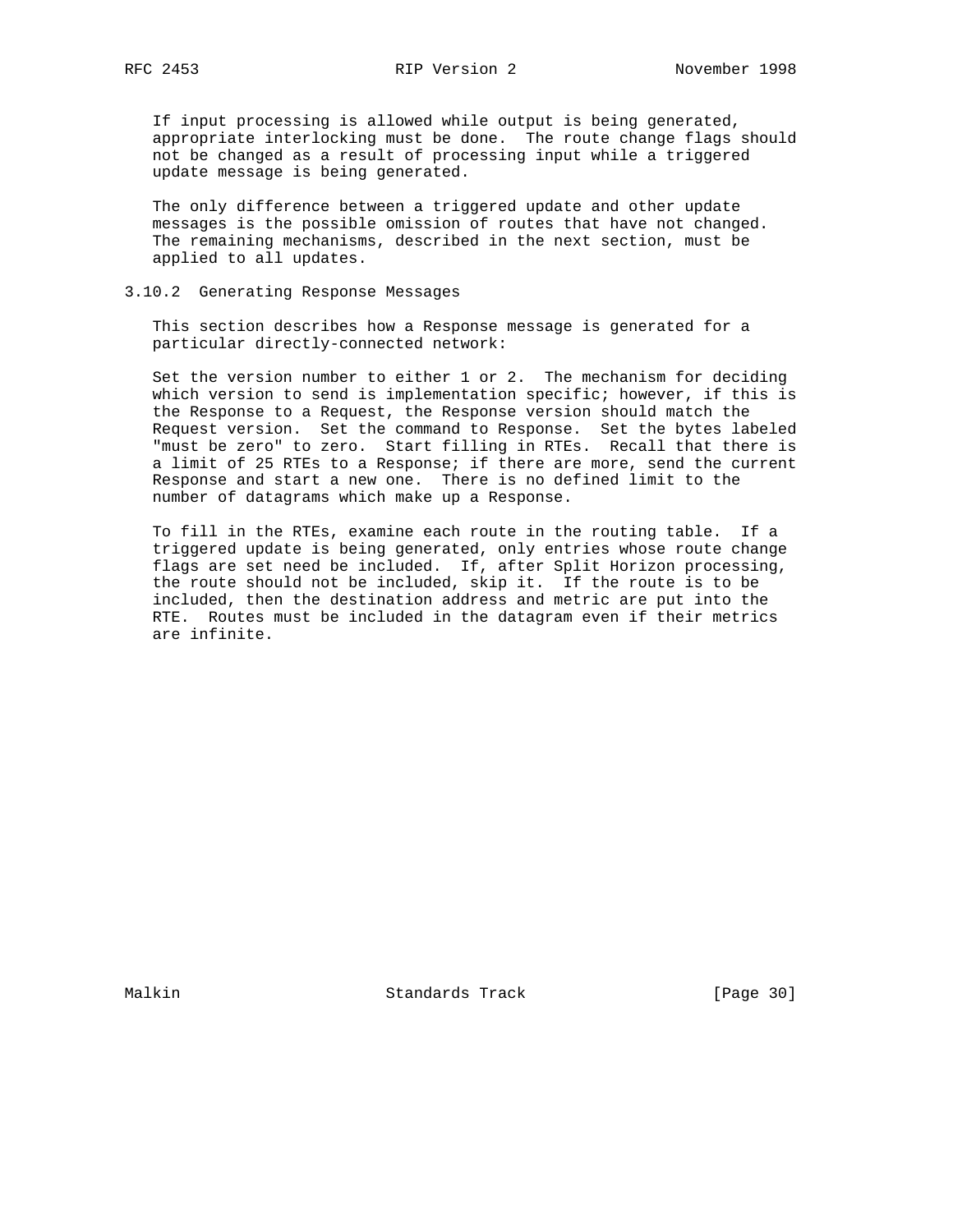# 4. Protocol Extensions

 This section does not change the RIP protocol per se. Rather, it provides extensions to the message format which allows routers to share important additional information.

 The same header format is used for RIP-1 and RIP-2 messages (see section 3.4). The format for the 20-octet route entry (RTE) for RIP-2 is:

|                 | 0 1 2 3 4 5 6 7 8 9 0 1 2 3 4 5 6 7 8 9 0 1 2 3 4 5 6 7 8 9 0 1<br>Address Family Identifier (2)   Route Tag (2) |            |  |  |  |
|-----------------|------------------------------------------------------------------------------------------------------------------|------------|--|--|--|
|                 | IP Address (4)                                                                                                   |            |  |  |  |
| Subnet Mask (4) |                                                                                                                  |            |  |  |  |
| Next Hop $(4)$  |                                                                                                                  |            |  |  |  |
|                 |                                                                                                                  | Metric (4) |  |  |  |
|                 |                                                                                                                  |            |  |  |  |

 The Address Family Identifier, IP Address, and Metric all have the meanings defined in section 3.4. The Version field will specify version number 2 for RIP messages which use authentication or carry information in any of the newly defined fields.

# 4.1 Authentication

 Since authentication is a per message function, and since there is only one 2-octet field available in the message header, and since any reasonable authentication scheme will require more than two octets, the authentication scheme for RIP version 2 will use the space of an entire RIP entry. If the Address Family Identifier of the first (and only the first) entry in the message is 0xFFFF, then the remainder of the entry contains the authentication. This means that there can be, at most, 24 RIP entries in the remainder of the message. If authentication is not in use, then no entries in the message should have an Address Family Identifier of 0xFFFF. A RIP message which contains an authentication entry would begin with the following format:

Malkin **Standards Track** [Page 31]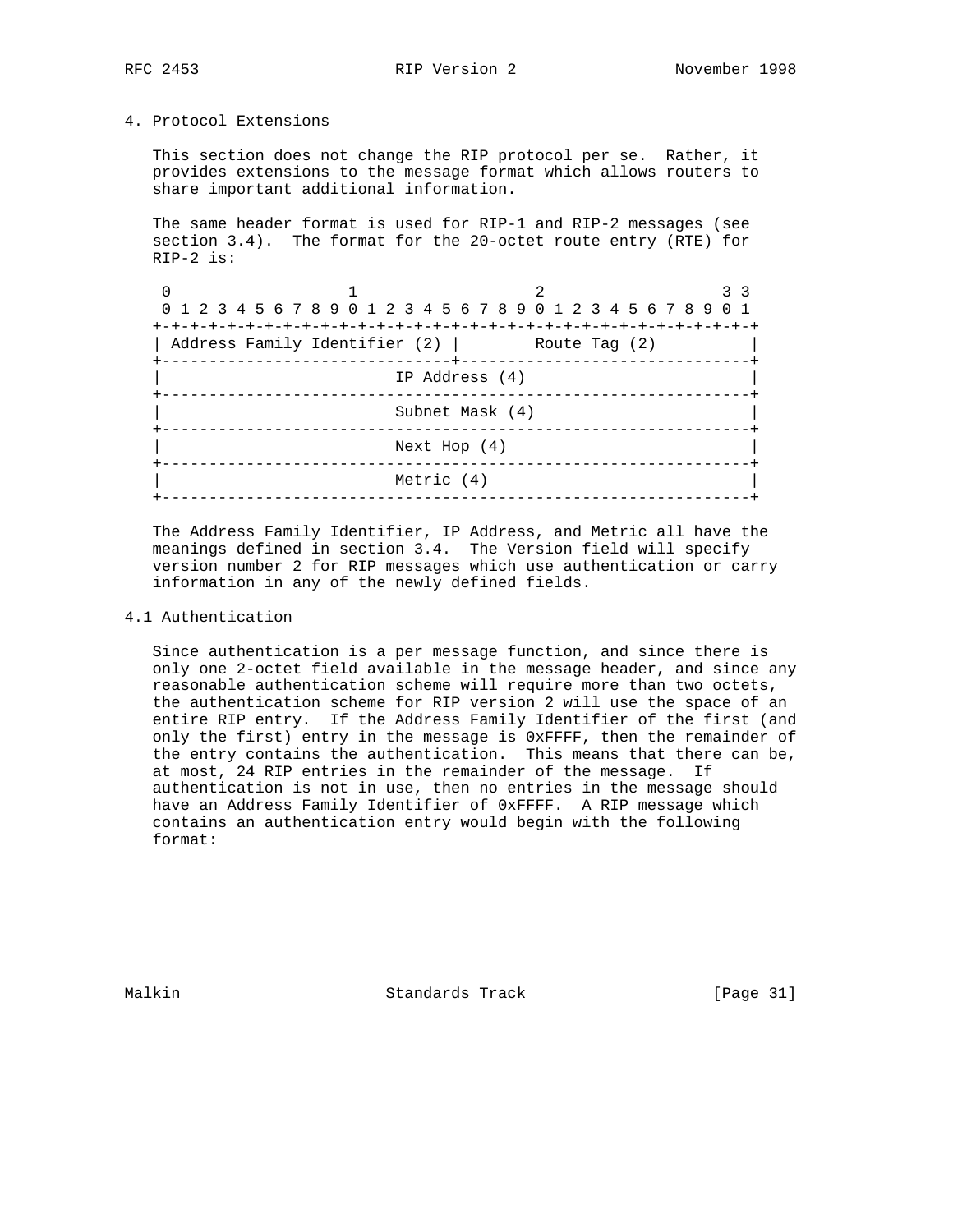|                               |           | 0 1 2 3 4 5 6 7 8 9 0 1 2 3 4 5 6 7 8 9 0 1 2 3 4 5 6 7 8 9 0 1 |  |  |
|-------------------------------|-----------|-----------------------------------------------------------------|--|--|
|                               |           |                                                                 |  |  |
| Command $(1)$   Version $(1)$ |           | unused                                                          |  |  |
|                               | $0x$ FFFF | Authentication Type (2)                                         |  |  |
| Authentication (16)           |           |                                                                 |  |  |
|                               |           |                                                                 |  |  |

 Currently, the only Authentication Type is simple password and it is type 2. The remaining 16 octets contain the plain text password. If the password is under 16 octets, it must be left-justified and padded to the right with nulls (0x00).

# 4.2 Route Tag

 The Route Tag (RT) field is an attribute assigned to a route which must be preserved and readvertised with a route. The intended use of the Route Tag is to provide a method of separating "internal" RIP routes (routes for networks within the RIP routing domain) from "external" RIP routes, which may have been imported from an EGP or another IGP.

 Routers supporting protocols other than RIP should be configurable to allow the Route Tag to be configured for routes imported from different sources. For example, routes imported from EGP or BGP should be able to have their Route Tag either set to an arbitrary value, or at least to the number of the Autonomous System from which the routes were learned.

 Other uses of the Route Tag are valid, as long as all routers in the RIP domain use it consistently. This allows for the possibility of a BGP-RIP protocol interactions document, which would describe methods for synchronizing routing in a transit network.

4.3 Subnet mask

 The Subnet Mask field contains the subnet mask which is applied to the IP address to yield the non-host portion of the address. If this field is zero, then no subnet mask has been included for this entry.

 On an interface where a RIP-1 router may hear and operate on the information in a RIP-2 routing entry the following rules apply:

 1) information internal to one network must never be advertised into another network,

Malkin Standards Track [Page 32]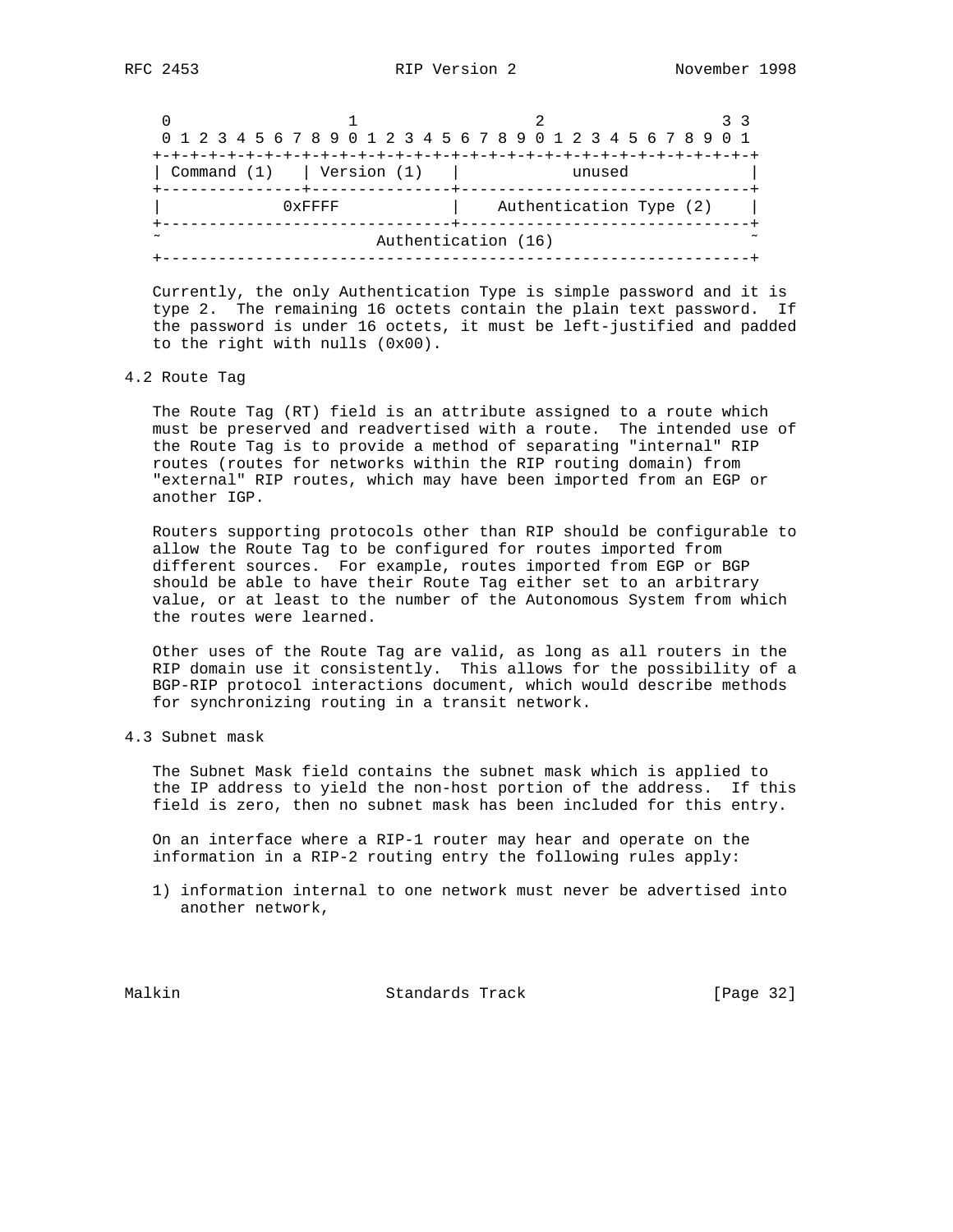- 2) information about a more specific subnet may not be advertised where RIP-1 routers would consider it a host route, and
- 3) supernet routes (routes with a netmask less specific than the "natural" network mask) must not be advertised where they could be misinterpreted by RIP-1 routers.

#### 4.4 Next Hop

 The immediate next hop IP address to which packets to the destination specified by this route entry should be forwarded. Specifying a value of 0.0.0.0 in this field indicates that routing should be via the originator of the RIP advertisement. An address specified as a next hop must, per force, be directly reachable on the logical subnet over which the advertisement is made.

 The purpose of the Next Hop field is to eliminate packets being routed through extra hops in the system. It is particularly useful when RIP is not being run on all of the routers on a network. A simple example is given in Appendix A. Note that Next Hop is an "advisory" field. That is, if the provided information is ignored, a possibly sub-optimal, but absolutely valid, route may be taken. If the received Next Hop is not directly reachable, it should be treated as 0.0.0.0.

# 4.5 Multicasting

 In order to reduce unnecessary load on those hosts which are not listening to RIP-2 messages, an IP multicast address will be used for periodic broadcasts. The IP multicast address is 224.0.0.9. Note that IGMP is not needed since these are inter-router messages which are not forwarded.

 On NBMA networks, unicast addressing may be used. However, if a response addressed to the RIP-2 multicast address is received, it should be accepted.

 In order to maintain backwards compatibility, the use of the multicast address will be configurable, as described in section 5.1. If multicasting is used, it should be used on all interfaces which support it.

#### 4.6 Queries

 If a RIP-2 router receives a RIP-1 Request, it should respond with a RIP-1 Response. If the router is configured to send only RIP-2 messages, it should not respond to a RIP-1 Request.

Malkin Standards Track [Page 33]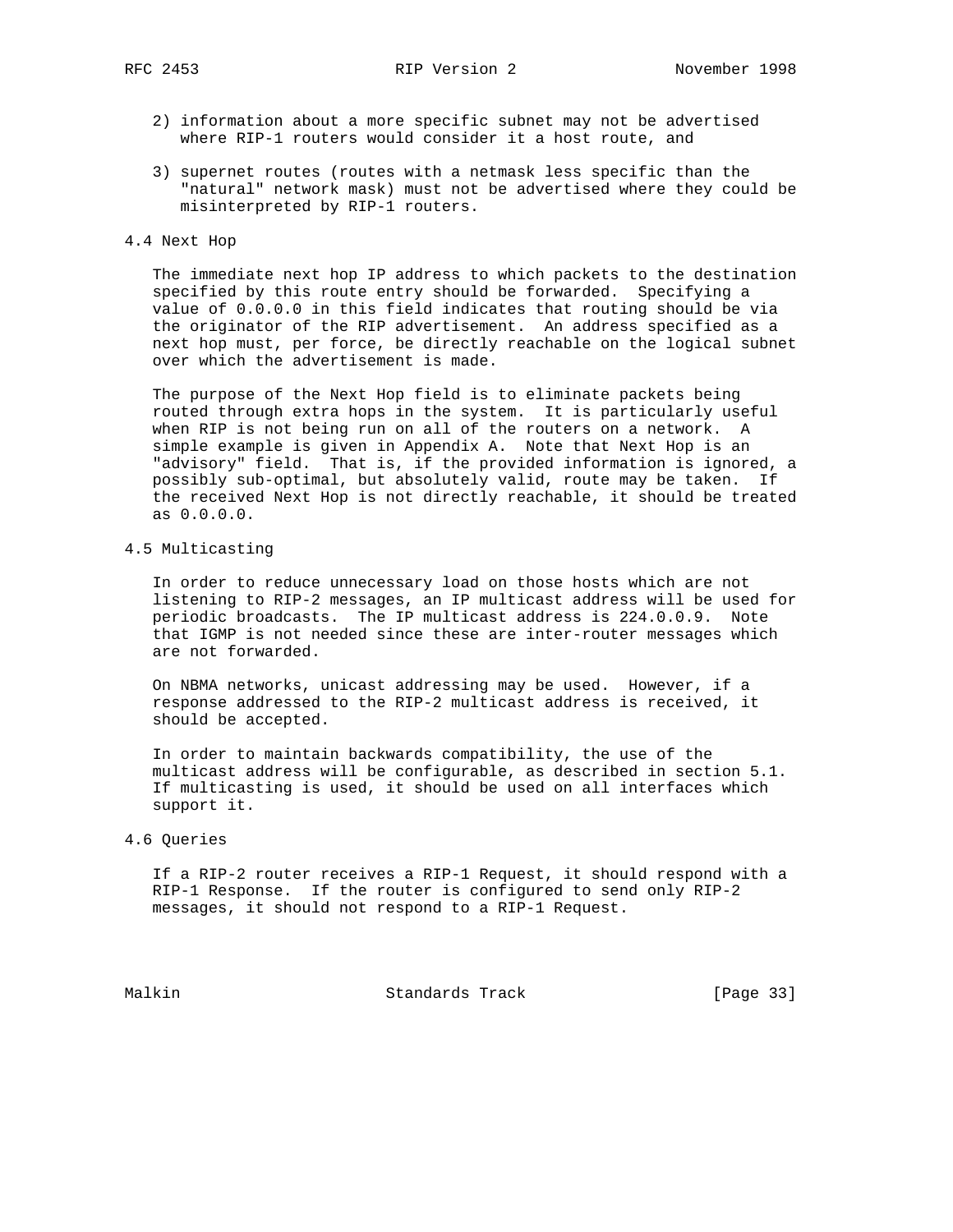# 5. Compatibility

 RFC [1] showed considerable forethought in its specification of the handling of version numbers. It specifies that RIP messages of version 0 are to be discarded, that RIP messages of version 1 are to be discarded if any Must Be Zero (MBZ) field is non-zero, and that RIP messages of any version greater than 1 should not be discarded simply because an MBZ field contains a value other than zero. This means that the new version of RIP is totally backwards compatible with existing RIP implementations which adhere to this part of the specification.

#### 5.1 Compatibility Switch

 A compatibility switch is necessary for two reasons. First, there are implementations of RIP-1 in the field which do not follow RFC [1] as described above. Second, the use of multicasting would prevent RIP-1 systems from receiving RIP-2 updates (which may be a desired feature in some cases). This switch should be configurable on a per-interface basis.

 The switch has four settings: RIP-1, in which only RIP-1 messages are sent; RIP-1 compatibility, in which RIP-2 messages are broadcast; RIP-2, in which RIP-2 messages are multicast; and "none", which disables the sending of RIP messages. It is recommended that the default setting be either RIP-1 or RIP-2, but not RIP-1 compatibility. This is because of the potential problems which can occur on some topologies. RIP-1 compatibility should only be used when all of the consequences of its use are well understood by the network administrator.

 For completeness, routers should also implement a receive control switch which would determine whether to accept, RIP-1 only, RIP-2 only, both, or none. It should also be configurable on a per interface basis. It is recommended that the default be compatible with the default chosen for sending updates.

### 5.2 Authentication

 The following algorithm should be used to authenticate a RIP message. If the router is not configured to authenticate RIP-2 messages, then RIP-1 and unauthenticated RIP-2 messages will be accepted; authenticated RIP-2 messages shall be discarded. If the router is configured to authenticate RIP-2 messages, then RIP-1 messages and RIP-2 messages which pass authentication testing shall be accepted; unauthenticated and failed authentication RIP-2 messages shall be discarded. For maximum security, RIP-1 messages should be ignored

Malkin Standards Track [Page 34]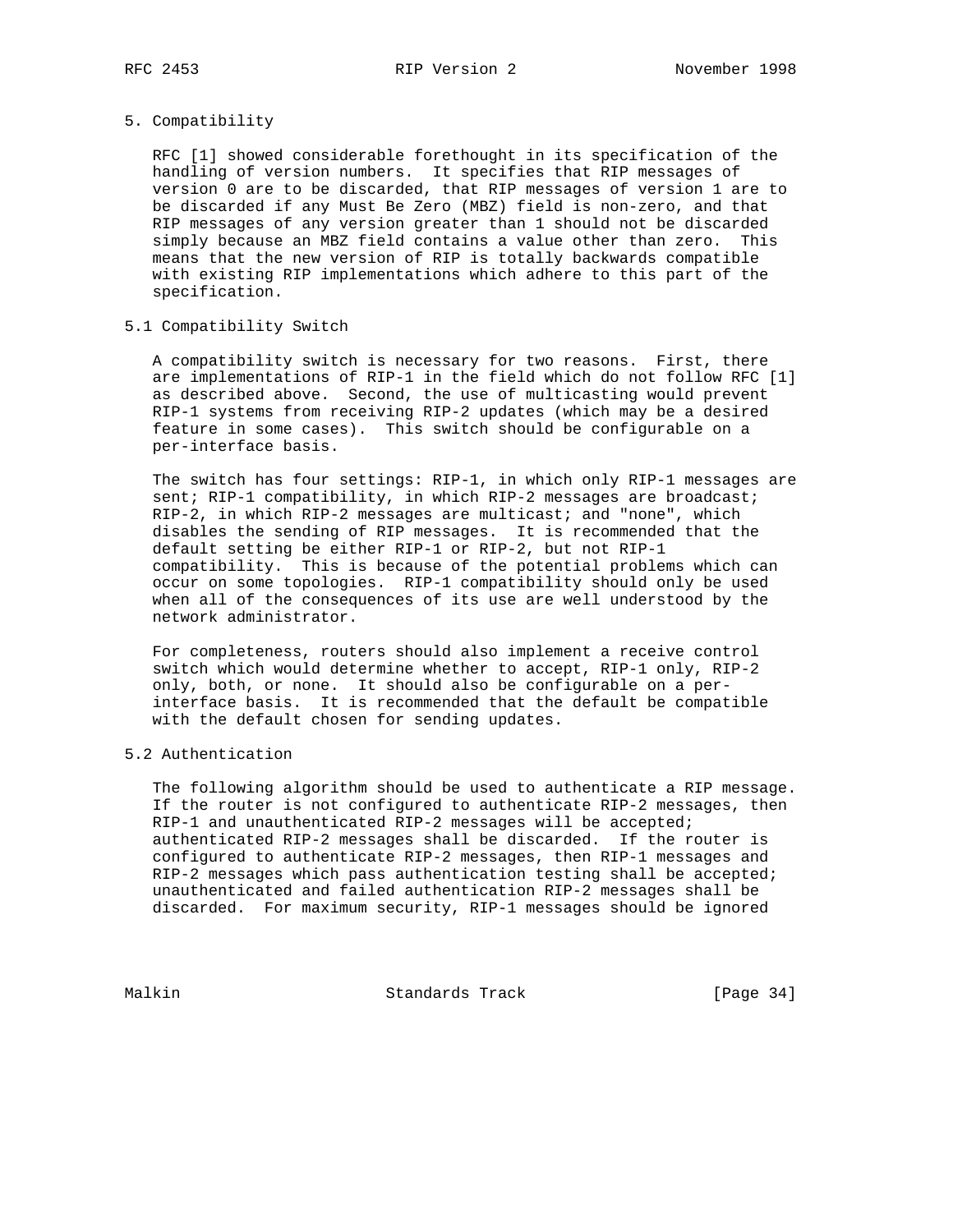when authentication is in use (see section  $4.1$ ); otherwise, the routing information from authenticated messages will be propagated by RIP-1 routers in an unauthenticated manner.

 Since an authentication entry is marked with an Address Family Identifier of 0xFFFF, a RIP-1 system would ignore this entry since it would belong to an address family other than IP. It should be noted, therefore, that use of authentication will not prevent RIP-1 systems from seeing RIP-2 messages. If desired, this may be done using multicasting, as described in sections 4.5 and 5.1.

5.3 Larger Infinity

 While on the subject of compatibility, there is one item which people have requested: increasing infinity. The primary reason that this cannot be done is that it would violate backwards compatibility. A larger infinity would obviously confuse older versions of rip. At best, they would ignore the route as they would ignore a metric of 16. There was also a proposal to make the Metric a single octet and reuse the high three octets, but this would break any implementations which treat the metric as a 4-octet entity.

### 5.4 Addressless Links

As in RIP-1, addressless links will not be supported by RIP-2.

6. Interaction between version 1 and version 2

 Because version 1 packets do not contain subnet information, the semantics employed by routers on networks that contain both version 1 and version 2 networks should be limited to that of version 1. Otherwise it is possible either to create blackhole routes (i.e., routes for networks that do not exist) or to create excessive routing information in a version 1 environment.

 Some implementations attempt to automatically summarize groups of adjacent routes into single entries, the goal being to reduce the total number of entries. This is called auto-summarization.

 Specifically, when using both version 1 and version 2 within a network, a single subnet mask should be used throughout the network. In addition, auto-summarization mechanisms should be disabled for such networks, and implementations must provide mechanisms to disable auto-summarization.

Malkin Standards Track [Page 35]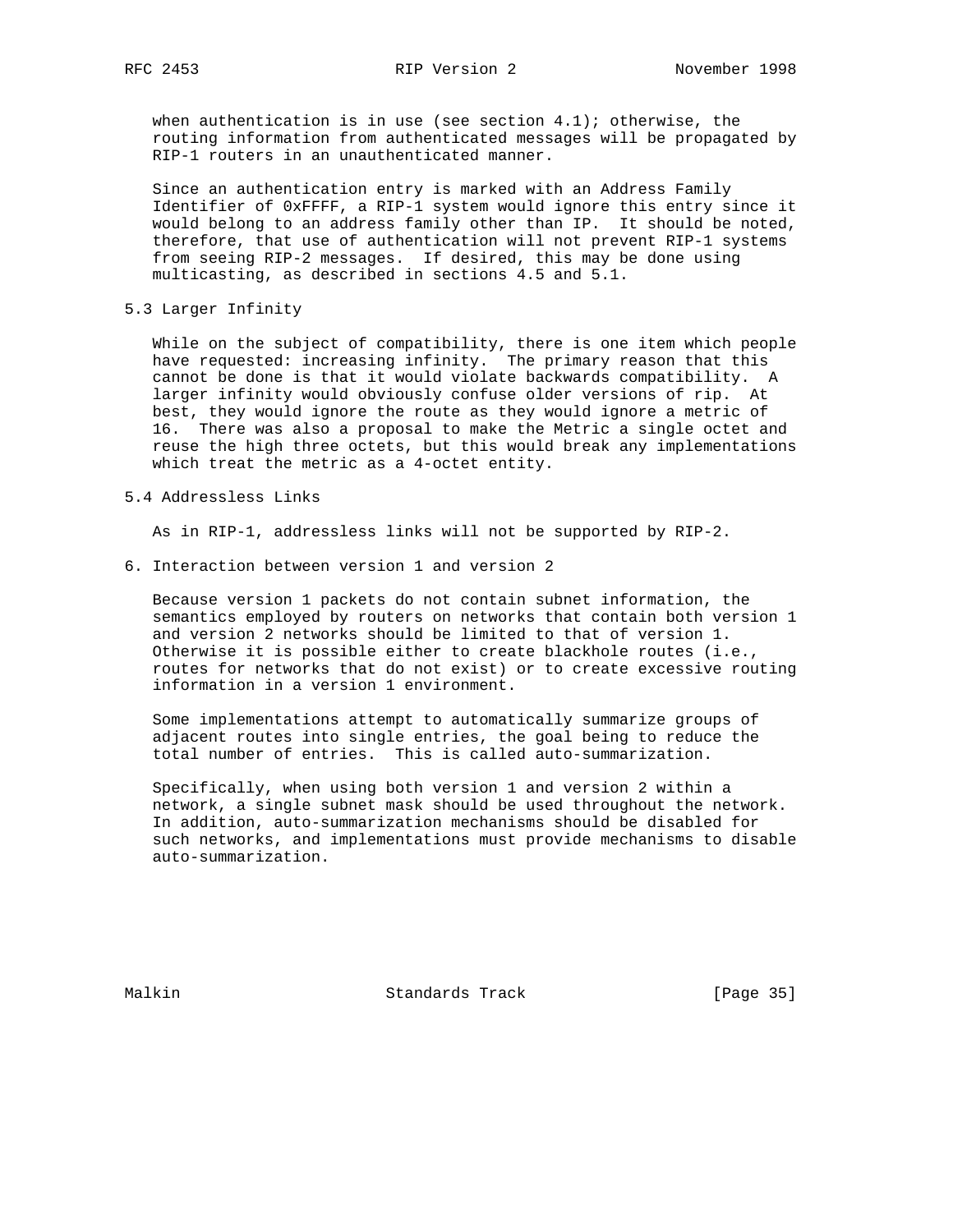# 7. Security Considerations

 The basic RIP protocol is not a secure protocol. To bring RIP-2 in line with more modern routing protocols, an extensible authentication mechanism has been incorporated into the protocol enhancements. This mechanism is described in sections 4.1 and 5.2. Security is further enhanced by the mechanism described in [3].

Malkin Standards Track [Page 36]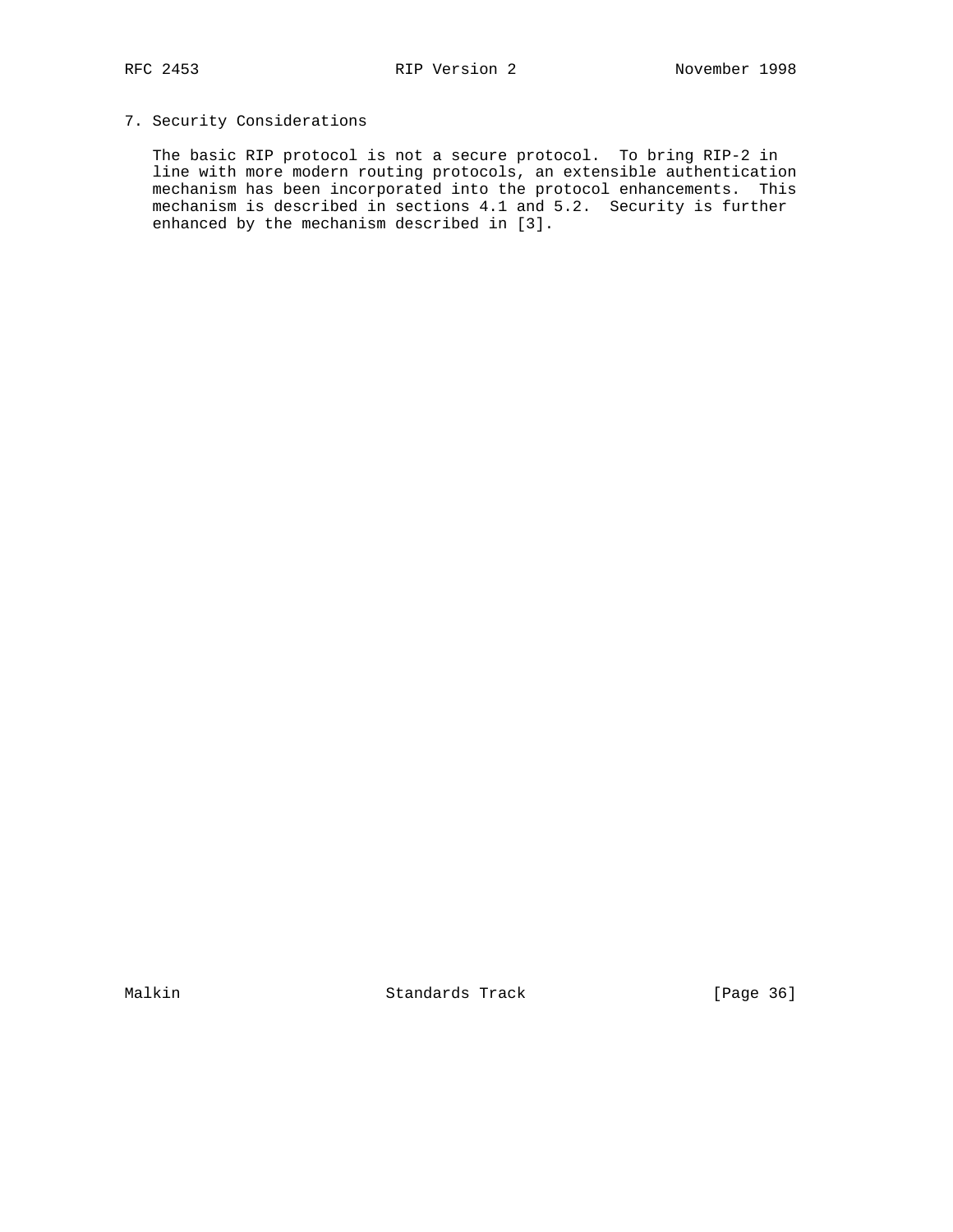Appendix A

 This is a simple example of the use of the next hop field in a rip entry.

|  | $ IR1 $ $ IR2 $ $ IR3 $ |       |                                                                                                                 | $ XR1 $ $ XR2 $ $ XR3 $ |  |
|--|-------------------------|-------|-----------------------------------------------------------------------------------------------------------------|-------------------------|--|
|  | $--+------$             | ————— |                                                                                                                 |                         |  |
|  |                         |       | the contract of the contract of the contract of the contract of the contract of the contract of the contract of |                         |  |
|  |                         |       |                                                                                                                 |                         |  |
|  |                         |       | $\leftarrow$ --------------RTP-2------------->                                                                  |                         |  |

 Assume that IR1, IR2, and IR3 are all "internal" routers which are under one administration (e.g. a campus) which has elected to use RIP-2 as its IGP. XR1, XR2, and XR3, on the other hand, are under separate administration (e.g. a regional network, of which the campus is a member) and are using some other routing protocol (e.g. OSPF). XR1, XR2, and XR3 exchange routing information among themselves such that they know that the best routes to networks N1 and N2 are via XR1, to N3, N4, and N5 are via XR2, and to N6 and N7 are via XR3. By setting the Next Hop field correctly (to XR2 for N3/N4/N5, to XR3 for N6/N7), only XR1 need exchange RIP-2 routes with IR1/IR2/IR3 for routing to occur without additional hops through XR1. Without the Next Hop (for example, if RIP-1 were used) it would be necessary for XR2 and XR3 to also participate in the RIP-2 protocol to eliminate extra hops.

# References

- [1] Hedrick, C., "Routing Information Protocol", STD 34, RFC 1058, Rutgers University, June 1988.
- [2] Malkin, G., and F. Baker, "RIP Version 2 MIB Extension", RFC 1389, January 1993.
- [3] Baker, F., and R. Atkinson, "RIP-II MD5 Authentication", RFC 2082, January 1997.
- [4] Bellman, R. E., "Dynamic Programming", Princeton University Press, Princeton, N.J., 1957.
- [5] Bertsekas, D. P., and Gallaher, R. G., "Data Networks", Prentice-Hall, Englewood Cliffs, N.J., 1987.
- [6] Braden, R., and Postel, J., "Requirements for Internet Gateways", STD 4, RFC 1009, June 1987.

Malkin Standards Track [Page 37]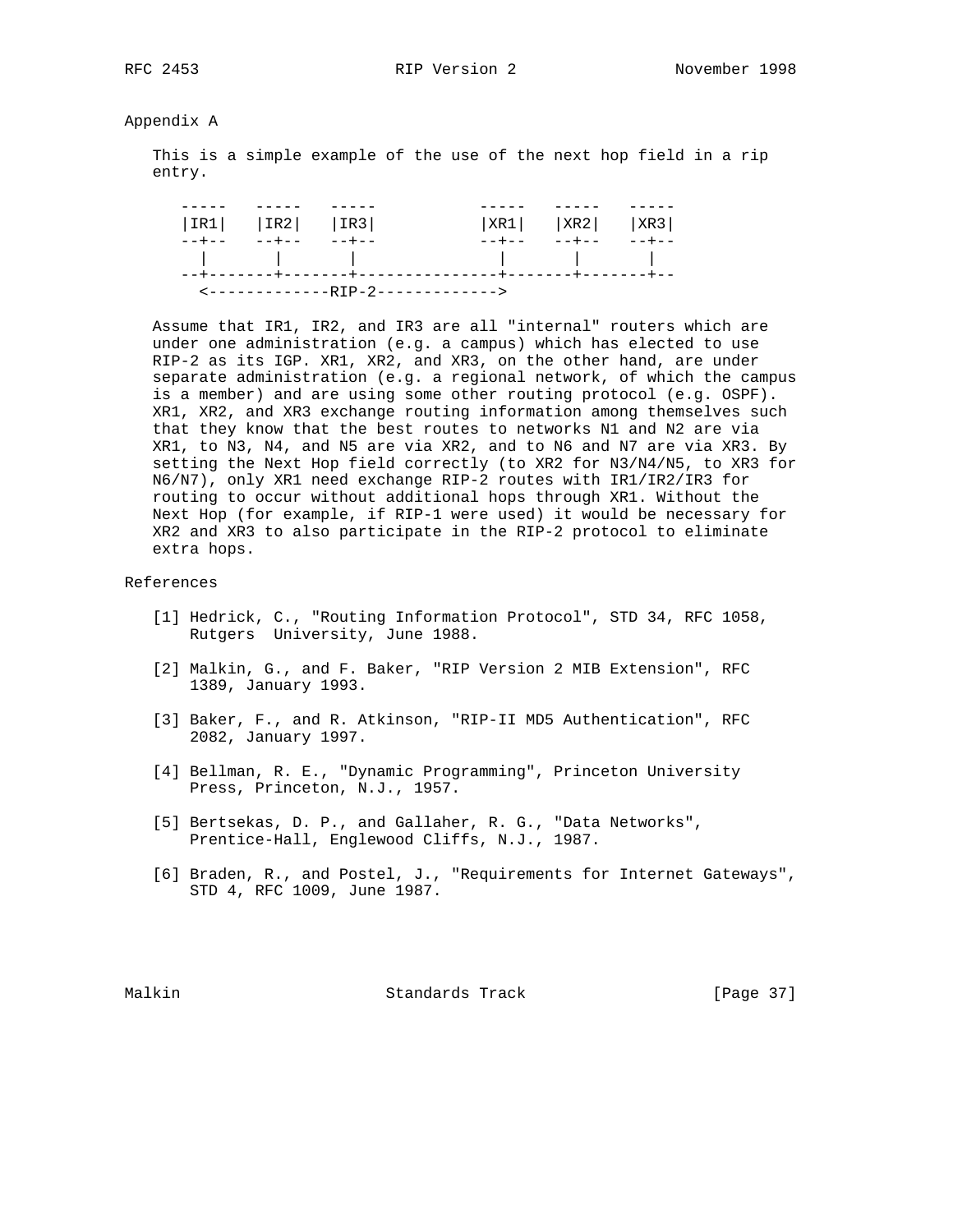- [7] Boggs, D. R., Shoch, J. F., Taft, E. A., and Metcalfe, R. M., "Pup: An Internetwork Architecture", IEEE Transactions on Communications, April 1980.
- [8] Ford, L. R. Jr., and Fulkerson, D. R., "Flows in Networks", Princeton University Press, Princeton, N.J., 1962.
- [9] Xerox Corp., "Internet Transport Protocols", Xerox System Integration Standard XSIS 028112, December 1981.
- [10] Floyd, S., and V. Jacobson, "The synchronization of Periodic Routing Messages," ACM Sigcom '93 symposium, September 1993.
- [11] Baker, F., "Requirements for IP Version 4 Routers." RFC 1812, June 1995.

Author's Address

 Gary Scott Malkin Bay Networks 8 Federal Street Billerica, MA 01821

 Phone: (978) 916-4237 EMail: gmalkin@baynetworks.com

Malkin Standards Track [Page 38]